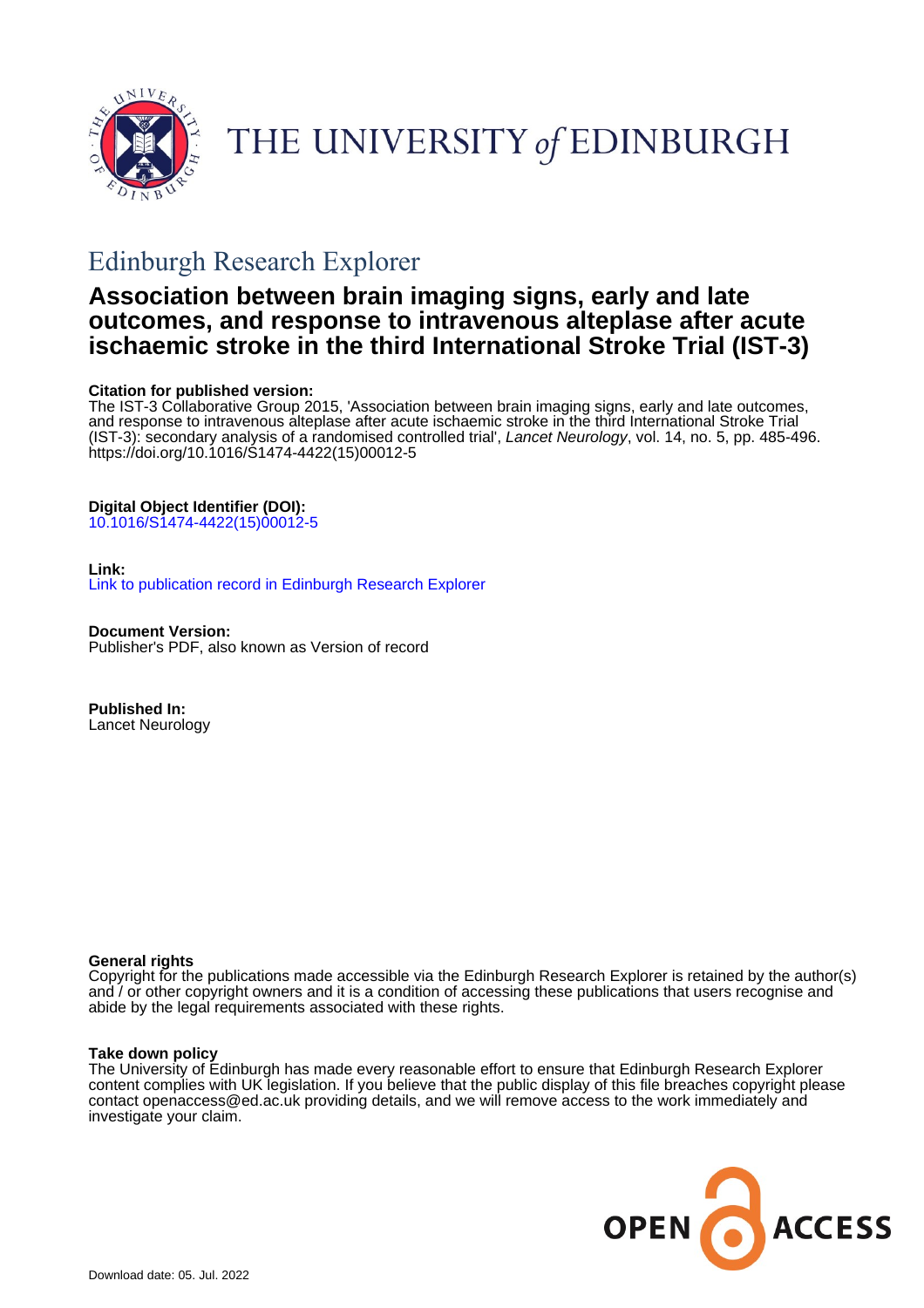# **Association between brain imaging signs, early and late outcomes, and response to intravenous alteplase after acute ischaemic stroke in the third International Stroke Trial (IST-3): secondary analysis of a randomised controlled trial**

*The IST-3 collaborative group\**

## **Summary**

**Background Brain scans are essential to exclude haemorrhage in patients with suspected acute ischaemic stroke before treatment with alteplase. However, patients with early ischaemic signs could be at increased risk of haemorrhage after alteplase treatment, and little information is available about whether pre-existing structural signs, which are**  common in older patients, affect response to alteplase. We aimed to investigate the association between imaging **signs on brain CT and outcomes after alteplase.**

**Methods IST-3 was a multicentre, randomised controlled trial of intravenous alteplase (0·9 mg/kg) versus control**  within 6 h of acute ischaemic stroke. The primary outcome was independence at 6 months (defined as an Oxford **Handicap Scale [OHS] score of 0–2). 3035 patients were enrolled to IST-3 and underwent prerandomisation brain CT. Experts who were unaware of the random allocation assessed scans for early signs of ischaemia (tissue hypoattenuation, infarct extent, swelling, and hyperattenuated artery) and pre-existing signs (old infarct, leukoaraiosis, and atrophy). In**  this prespecified analysis, we assessed interactions between these imaging signs, symptomatic intracranial **haemorrhage (a secondary outcome in IST-3) and independence at 6 months, and alteplase, adjusting for age, National Institutes of Health Stroke Scale (NIHSS) score, and time to randomisation. This trial is registered at ISRCTN.com, number ISRCTN25765518.**

**Findings 3017 patients were assessed in this analysis, of whom 1507 were allocated alteplase and 1510 were assigned control. A reduction in independence was predicted by tissue hypoattenuation (odds ratio 0∙66, 95% CI 0∙55–0∙81), large lesion (0∙51, 0∙38–0∙68), swelling (0∙59, 0∙46–0∙75), hyperattenuated artery (0∙59, 0∙47–0∙75), atrophy (0∙74, 0∙59–0∙94), and leukoaraiosis (0∙72, 0∙59–0∙87). Symptomatic intracranial haemorrhage was predicted by old infarct (odds ratio 1∙72, 95% CI 1∙18–2∙51), tissue hypoattenuation (1∙54, 1∙04–2∙27), and hyperattenuated artery (1∙54, 1∙03–2∙29). Some combinations of signs increased the absolute risk of symptomatic**  intracranial haemorrhage (eg, both old infarct and hyperattenuated artery, excess with alteplase 13*∙8%*, 95% CI **6∙9–20∙7; both signs absent, excess 3∙2%, 1∙4–5∙1). However, no imaging fi ndings—individually or combined** modified the effect of alteplase on independence or symptomatic intracranial haemorrhage.

**Interpretation Some early ischaemic and pre-existing signs were associated with reduced independence at 6 months and increased symptomatic intracranial haemorrhage. Although no interaction was noted between brain imaging signs and effects of alteplase on these outcomes, some combinations of signs increased some absolute risks. Preexisting signs should be considered, in addition to early ischaemic signs, during the assessment of patients with acute ischaemic stroke.**

**Funding UK Medical Research Council, Health Foundation UK, Stroke Association UK, Chest Heart Stroke Scotland, Scottish Funding Council SINAPSE Collaboration, and multiple governmental and philanthropic national funders.**

**Copyright © The IST-3 collaborative group. Open access article distributed under the terms of CC BY.**

## **Introduction**

Prompt treatment with intravenous alteplase improves independent survival after acute ischaemic stroke.<sup>1,2</sup> However, concerns about the risk of symptomatic intracranial haemorrhage and whether patients with early signs of ischaemia on CT should receive alteplase could be deterring use of this treatment.<sup>3</sup>

Early signs of ischaemia on non-enhanced brain CT include tissue hypoattenuation, lesion swelling, and arterial hyperattenuation from occlusive thrombus. Tissue hypoattenuation might represent irreversible tissue damage<sup>4</sup> and has been associated with increased risk of symptomatic intracranial haemorrhage in some,<sup>5</sup> but not all,<sup>67</sup> studies. These signs are rarely seen alone,

## $0a$

*Lancet Neurol* **2015; 14: 485–96** 

Published **Online** March 27, 2015 http://dx.doi.org/10.1016/ S1474-4422(15)00012-5

See **Comment** page 458

\*Collaborators are listed in the appendix pp 2–5 Correspondence to: Prof J M Wardlaw, Brain Research Imaging Centre, Centre for Clinical Brain Sciences, University of Edinburgh, Western General Hospital, Edinburgh EH4 2XU, UK **joanna.wardlaw@ed.ac.uk**

See **Online** for appendix

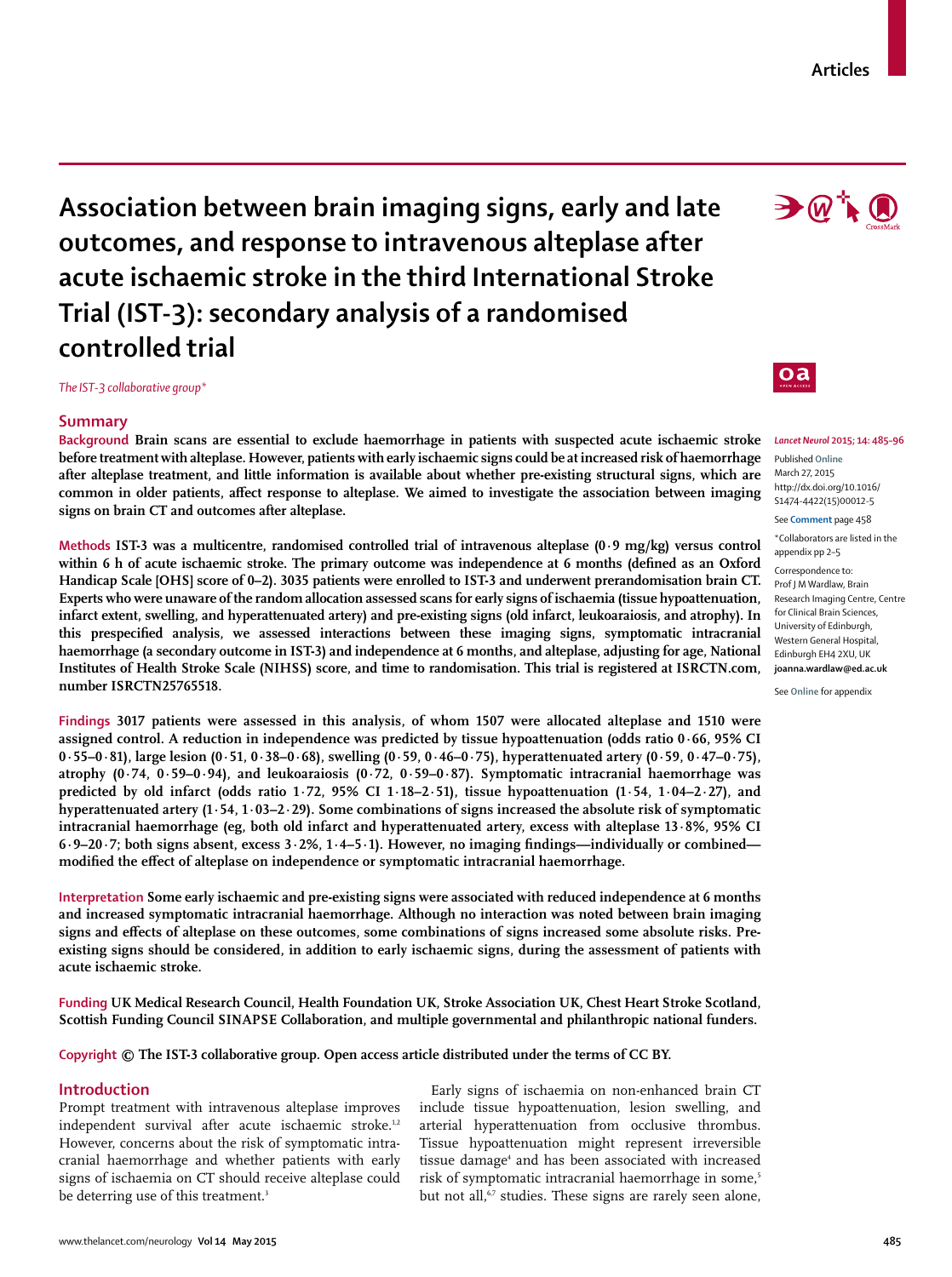For more on **IST-3** see http://www.ist3.com

but the association between combinations of signs and prognosis after stroke or their interaction with alteplase is unknown. Moreover, in some alteplase trials, patients with specific findings (eg, extensive tissue hypoattenuation) were excluded.<sup>5,8</sup>

Other pathological features—such as leukoaraiosis, cerebral atrophy, and old infarcts—are often seen on brain CT in patients with acute stroke. These pre-existing signs might indicate brain frailty<sup>9,10</sup> (ie, a vulnerability to ischaemia) or increased risk of symptomatic intracranial haemorrhage.11 The association of pre-existing signs with response to alteplase, with or without early ischaemic signs, is unknown.

The third International Stroke Trial  $(IST-3)^{12}$  is the largest (n=3035) randomised controlled trial of alteplase in acute stroke to date<sup>1,2</sup> and was designed to test whether a wider range of patients could benefit from alteplase up to 6 h after stroke. The primary endpoint of IST-3-an increase in independent survival (defined as an Oxford Handicap Scale [OHS] score of 0–2 at 6 months)-did not differ between alteplase and control groups (odds ratio 1.13, 95% CI 0.95-1.35; p=0.181);<sup>12</sup> however, in prespecified secondary analyses (ordinal shift analysis of the OHS and an OHS score of 0–1), alteplase increased functional outcome in all patients randomised up to 6 h and increased the primary outcome in the patients treated less than 3 h after stroke. The effect of alteplase 18 months after stroke has been published elsewhere.<sup>13</sup> The findings of IST-3 accord with those of previous alteplase trials, at all time windows.<sup>2</sup>

A secondary objective of IST-3 was to ascertain whether early ischaemic or pre-existing brain CT signs—individually or in combination—were associated with response to alteplase on several clinically relevant early and late outcomes.<sup>14</sup> Here, we present that secondary analysis.



**Figure 1:** Trial profile

#### **Methods**

#### **Study design and participants**

IST-3 was an international, multicentre, open-label, prospective blinded endpoint, randomised controlled trial done at 156 centres in 12 countries (appendix pp 2–5). Patients were eligible for the study if the treating clinician felt there was no clear indication for or contraindication to alteplase and judged the treatment promising but unproven for that individual. Eligibility criteria were age 18 years or older (no upper age limit) and symptoms of cortical, lacunar, and posterior circulation stroke,15 of all severities, according to the National Institutes of Health Stroke Scale (NIHSS). All participants had to be able to undergo randomisation and start treatment within 6 h of stroke. We did not exclude patients with early ischaemic or pre-existing imaging signs on brain CT. We excluded individuals younger than 18 years, people with standard contraindications to alteplase, patients with established visible infarction (ie, indicating stroke onset was likely to be more than 6 h previously), and individuals with haemorrhagic stroke or non-stroke lesion as the cause of stroke.

The IST-3 protocol<sup>16</sup> and statistical analysis plan<sup>14</sup> have been published elsewhere. The study was approved by the Scotland A research ethics committee and by ethics committees and other regulatory bodies of all participating countries, hospitals, and institutions**.** All patients, or a relative if the patient lacked capacity, provided written informed consent before randomisation into the trial.

#### **Randomisation and masking**

Full details of the IST-3 randomisation procedure, including the minimisation process, are presented elsewhere.<sup>12,16</sup> Briefly, the randomising clinician recorded baseline data via a central, secure, telephone-based or web-based system. The system randomly allocated patients to either standard best medical care plus immediate thrombolysis with intravenous alteplase (0·9 mg/kg bodyweight; maximum 90 mg; 10% bolus with the remainder over 1 h) or control (standard best medical care alone) within 6 h of ischaemic stroke. Patients allocated to the control group received the same stroke care as did individuals allocated to the alteplase group. The first 276 patients enrolled to the study were treated in a placebo-controlled, double-blind phase (the placebo was an inert product identical in appearance to alteplase); thereafter, patients were randomised to either immediate alteplase or open control.

#### **Procedures**

To be approved for inclusion in IST-3, all participating centres had to pass minimum image acquisition standards<sup>16</sup> to ensure that brain scans were of diagnostic quality for acute stroke (for CT) and included the minimum correct sequences (for MRI). Before randomisation, all patients had either a CT or MRI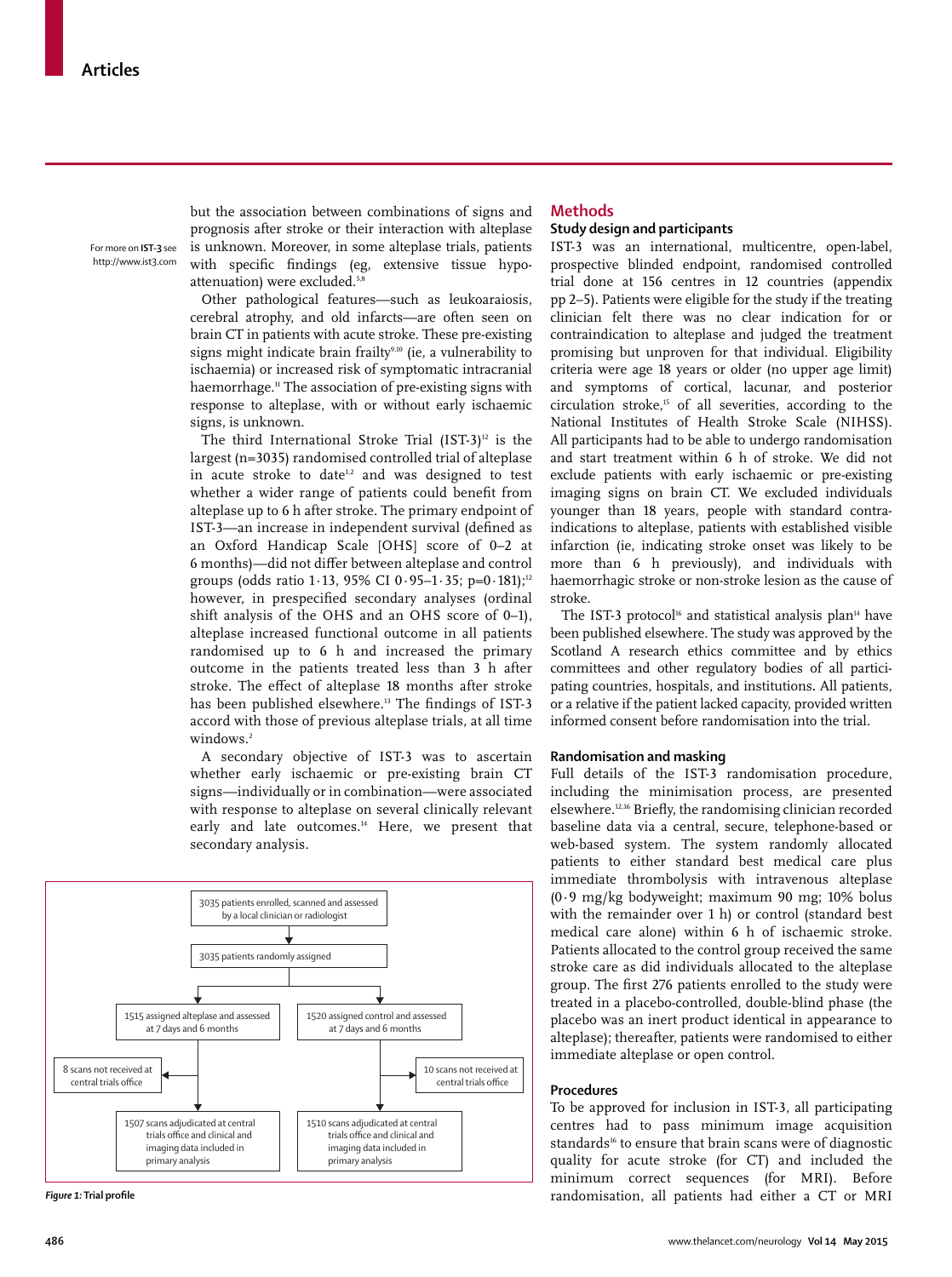brain scan, repeated 24–48 h after stroke and again if any neurological deterioration arose in the first 7 days. The present analysis concerns brain images taken before randomisation, up to 6 h after stroke.

Participating centres sent all brain images to the IST-3 coordinating centre for adjudication and quality checking; all scans were anonymised. Adjudicators were masked to all information, except whether the scan was prerandomisation or follow-up. They viewed the images and recorded their ratings on a secure web-based system (systematic image review system [SIRS]). All adjudicators were neuroradiologists (JMW, RvK, AvH, LC, NB, ZM, AF, GP) or stroke neurologists (AP, AA) with experience in stroke imaging; they rated 60 scans from the ACCESS study<sup>17,18</sup> and 25 scans from IST-3 that were selected at random, to ensure satisfactory agreement (defined as κ>0·70) for presence of early ischaemic signs and no more than one category difference for pre-existing signs. Adjudicators completed all analyses before the database was locked and the randomisation code was broken. Every scan was read by one adjudicator. Any discrepancies

For more on **SIRS** see http:// www.neuroimage.co.uk

|                                                                                             | Alteplase<br>$(n=1507)$ | Control<br>$(n=1510)$              |
|---------------------------------------------------------------------------------------------|-------------------------|------------------------------------|
| Age (years)                                                                                 |                         |                                    |
| $\leq 80$                                                                                   | 693 (46%)               | 715 (47%)                          |
| >80                                                                                         | 814 (54%)               | 795 (53%)                          |
| 18-50                                                                                       | 58 (4%)                 | 68 (5%)                            |
| $51 - 60$                                                                                   | 98 (7%)                 | 102 (7%)                           |
| 61-70                                                                                       | 187 (12%)               | 175 (12%)                          |
| 71-80                                                                                       | 350 (23%)               | 370 (25%)                          |
| 81-90                                                                                       | 703 (47%)               | 697 (46%)                          |
| >90                                                                                         | 111 (7%)                | 98 (6%)                            |
| NIHSS score*                                                                                |                         |                                    |
| $0 - 5$                                                                                     | 303 (20%)               | 304 (20%)                          |
| $6 - 10$                                                                                    | 419 (28%)               | 428 (28%)                          |
| $11 - 15$                                                                                   | 304 (20%)               | 295 (20%)                          |
| $16 - 20$                                                                                   | 268 (18%)               | 271 (18%)                          |
| >20                                                                                         | 213 (14%)               | 212 (14%)                          |
| Time to randomisation (h)                                                                   |                         |                                    |
| 0 to $\leq$ 3                                                                               | 431 (29%)               | 415 (27%)                          |
| $>3$ to $\leq 4.5$                                                                          | 575 (38%)               | 596 (39%)                          |
| >4⋅5 to ≤6                                                                                  | 501 (33%)               | 497 (33%)                          |
| >6                                                                                          | $\Omega$                | $2(-1%)$                           |
| Randomising clinician's assessment of acute ischaemic change on<br>prerandomisation imaging |                         |                                    |
| No change                                                                                   | 890 (59%)               | 892 (59%)                          |
| Possibly change                                                                             | 359 (24%)               | 339 (22%)                          |
| Definitely change                                                                           | 258 (17%)               | 279 (18%)                          |
| Expert reader's assessment of acute ischaemic change on<br>prerandomisation imaging         |                         |                                    |
| Scan completely normal                                                                      | 140 (9%)                | 129 (9%)                           |
| Scan not normal but no sign of any early<br>ischaemic change                                | 743 (49%)               | 781 (52%)                          |
| Signs of any early ischaemic change                                                         | 624 (41%)               | 600 (40%)                          |
| Early ischaemic lesion territory                                                            |                         |                                    |
| Indeterminate                                                                               | 885 (59%)               | 914 (61%)                          |
| MCA or ACA or border zone                                                                   | 589 (39%)               | 555 (37%)                          |
| Posterior                                                                                   | 22 (1%)                 | 36(2%)                             |
| Lacunar                                                                                     | 11(1%)                  | $5(-1%)$                           |
| Early ischaemic lesion changes in MCA territory                                             |                         |                                    |
| None                                                                                        | 925 (61%)               | 960 (64%)                          |
| One-third or less                                                                           | 357 (24%)               | 354 (23%)                          |
| More than one-third                                                                         | 225 (15%)               | 196 (13%)                          |
|                                                                                             |                         | (Table 1 continues in next column) |

|                                                                                                                                                                                                                                                                                                                                                                                                          | Alteplase<br>$(n=1507)$ | Control<br>$(n=1510)$ |  |  |  |  |
|----------------------------------------------------------------------------------------------------------------------------------------------------------------------------------------------------------------------------------------------------------------------------------------------------------------------------------------------------------------------------------------------------------|-------------------------|-----------------------|--|--|--|--|
| (Continued from previous column)                                                                                                                                                                                                                                                                                                                                                                         |                         |                       |  |  |  |  |
| Early ischaemic lesion sizet                                                                                                                                                                                                                                                                                                                                                                             |                         |                       |  |  |  |  |
| None visible                                                                                                                                                                                                                                                                                                                                                                                             | 885 (59%)               | 914 (61%)             |  |  |  |  |
| Small                                                                                                                                                                                                                                                                                                                                                                                                    | 110 (7%)                | 97 (6%)               |  |  |  |  |
| Medium                                                                                                                                                                                                                                                                                                                                                                                                   | 250 (17%)               | 250 (17%)             |  |  |  |  |
| Large                                                                                                                                                                                                                                                                                                                                                                                                    | 124 (8%)                | 137 (9%)              |  |  |  |  |
| Very large                                                                                                                                                                                                                                                                                                                                                                                               | 138 (9%)                | 112 (7%)              |  |  |  |  |
| ASPECTS score‡                                                                                                                                                                                                                                                                                                                                                                                           |                         |                       |  |  |  |  |
| $0 - 4$                                                                                                                                                                                                                                                                                                                                                                                                  | 162 (11%)               | 138 (9%)              |  |  |  |  |
| $5 - 7$                                                                                                                                                                                                                                                                                                                                                                                                  | 201 (13%)               | 228 (15%)             |  |  |  |  |
| $8 - 10$                                                                                                                                                                                                                                                                                                                                                                                                 | 1144 (76%)              | 1144 (76%)            |  |  |  |  |
| Early ischaemic lesion depth of tissue hypoattenuation§                                                                                                                                                                                                                                                                                                                                                  |                         |                       |  |  |  |  |
| None                                                                                                                                                                                                                                                                                                                                                                                                     | 892 (59%)               | 922 (61%)             |  |  |  |  |
| Mild                                                                                                                                                                                                                                                                                                                                                                                                     | 503 (33%)               | 492 (33%)             |  |  |  |  |
| Severe                                                                                                                                                                                                                                                                                                                                                                                                   | 112 (7%)                | 96 (6%)               |  |  |  |  |
| Early ischaemic lesion degree of swelling                                                                                                                                                                                                                                                                                                                                                                |                         |                       |  |  |  |  |
| None                                                                                                                                                                                                                                                                                                                                                                                                     | 1152 (76%)              | 1171 (78%)            |  |  |  |  |
| Mild sulcal effacement                                                                                                                                                                                                                                                                                                                                                                                   | 283 (19%)               | 265 (18%)             |  |  |  |  |
| Mild ventricular effacement                                                                                                                                                                                                                                                                                                                                                                              | 71 (5%)                 | 73 (5%)               |  |  |  |  |
| Moderate effacement                                                                                                                                                                                                                                                                                                                                                                                      | $1(-1%)$                | $\Omega$              |  |  |  |  |
| Severe effacement                                                                                                                                                                                                                                                                                                                                                                                        | $\mathbf 0$             | $1(-1%)$              |  |  |  |  |
| Location of hyperattenuated arteries                                                                                                                                                                                                                                                                                                                                                                     |                         |                       |  |  |  |  |
| None                                                                                                                                                                                                                                                                                                                                                                                                     | 1131 (75%)              | 1151 (76%)            |  |  |  |  |
| Anterior circulation                                                                                                                                                                                                                                                                                                                                                                                     | 360 (24%)               | 342 (23%)             |  |  |  |  |
| Posterior circulation                                                                                                                                                                                                                                                                                                                                                                                    | 16 (1%)                 | 17 (1%)               |  |  |  |  |
| ICA, or BA, or MCA and ACA                                                                                                                                                                                                                                                                                                                                                                               | 42 (3%)                 | 33 (2%)               |  |  |  |  |
| MCA, or ACA, or PCA main                                                                                                                                                                                                                                                                                                                                                                                 | 334 (22%)               | 326 (22%)             |  |  |  |  |
| Pre-existing brain changes                                                                                                                                                                                                                                                                                                                                                                               |                         |                       |  |  |  |  |
| Evidence of atrophy                                                                                                                                                                                                                                                                                                                                                                                      | 1161 (77%)              | 1166 (77%)            |  |  |  |  |
| Evidence of leukoaraiosis                                                                                                                                                                                                                                                                                                                                                                                | 765 (51%)               | 782 (52%)             |  |  |  |  |
| Evidence of old infarcts                                                                                                                                                                                                                                                                                                                                                                                 | 685 (45%)               | 651 (43%)             |  |  |  |  |
| Evidence of non-stroke lesions                                                                                                                                                                                                                                                                                                                                                                           | 73 (5%)                 | 77 (5%)               |  |  |  |  |
| Data are number of patients (%). ACA=anterior cerebral artery. ASPECTS=Alberta<br>Stroke Program Early CT Stroke. BA=basilar artery. ICA=internal carotid artery.<br>IST-3=third International Stroke Trial. MCA=middle cerebral artery.<br>NIHSS=National Institutes of Health Stroke Scale. PCA=posterior cerebral artery.<br>*Assesses neurological deficit in stroke. †Refers to IST-3 image reading |                         |                       |  |  |  |  |

categorisation of lesion extent (all vascular territories). ‡Assesses the extent of infarct affecting the MCA territory by subtracting a point for each of ten regions that are involved in the acute ischaemic lesion. §Classed as mild (ie, grey matter attenuation had become the same as normal white matter) or severe (ie, grey and white matter attenuation less than normal white matter).

*Table 1:* **Baseline clinical and imaging variables**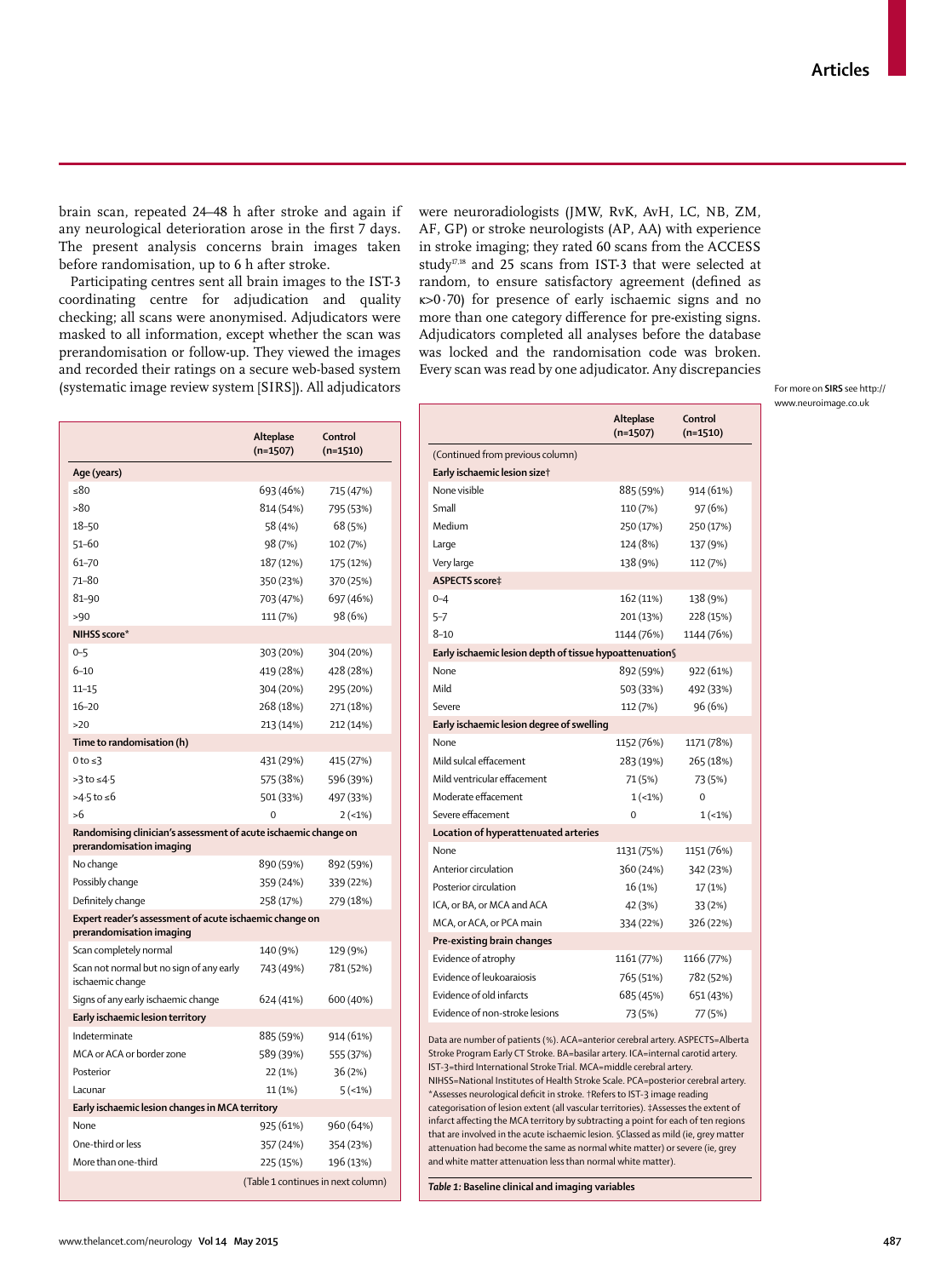between the scan rating and clinical data (eg, side of brain affected, presence of haemorrhage) identified during data cleaning before data lock were cross-checked by JMW, who assigned a final rating before unmasking took place and the randomisation code was broken.

We first checked brain CTs for early ischaemic signs (tissue hypoattenuation, lesion size, swelling, and hyperattenuated artery); we used the term visible infarct to represent any of these signs. We then looked for pre-existing structural signs (old infarcts, leukoaraiosis, and atrophy).<sup>19</sup> We classified images using validated scores.<sup>17,18</sup> We classed scans as normal only if no early ischaemic changes or pre-existing changes were present.

We defined the presence and degree of hypoattenuated tissue as either mild (grey matter attenuation equal to normal white matter) or severe (grey and white matter attenuation slightly less than normal white matter but still consistent with onset of stroke within 6 h).<sup>20</sup> We classified the extent of acute ischaemic lesions in three ways: with the one-third middle cerebral artery (MCA) method;<sup>21,22</sup> with the IST-3 method;<sup>17,23</sup> and with the Alberta Stroke Program Early CT Stroke (ASPECTS) score.<sup>24</sup> The IST-3 score for infarct extent reflects all arterial territories, whereas the ASPECTS score and onethird MCA method focus only on the MCA territory. Therefore, we used the IST-3 score as the primary measure of infarct size in analyses, condensing the full IST-3 lesion extent score into four groups for analysis: small infarcts, which we defined as lacunar, small cortical, small cerebellar, less than half of brainstem, or less than half of the anterior cerebral artery (ACA) or posterior cerebral artery (PCA) territory; medium infarcts, classed as striatocapsular, the anterior or posterior half of the peripheral MCA territory, or more than half the ACA or PCA territory; large infarcts, defined as the whole of the peripheral MCA territory or all the MCA territory; and very large infarcts, which comprised the whole MCA and PCA territory, all the MCA and ACA territory, or all three territories.<sup>24</sup> Small infarcts on the IST-3 score were equivalent to ASPECTS 8–10, medium infarcts corresponded to ASPECTS 5–7, and large and very large infarcts were similar to ASPECTS 0–4. MCA involvement in small and medium infarcts (according to IST-3 score) was equivalent to less than one-third MCA, and in large and very large infarcts it corresponded to more than one-third MCA. We graded ischaemic lesion swelling on a seven-point scale.<sup>23</sup> We noted the presence or absence and location of any hyperattenuated artery.17,25

We recorded the location of old infarcts (eg, cortical, lacunar, border zone, and brainstem or cerebellar).<sup>23</sup> We noted the presence and severity of leukoaraiosis on CT;26 if brain MRI was done, we used the Fazekas scale to grade changes.<sup>27</sup> We classified atrophy as none, moderate, or severe when compared against standard examples. We also classed follow-up scans for any haemorrhage (petechial, haematoma in or remote from infarct, intra ventricular, or subarachnoid blood), including whether the haemorrhage was likely to worsen neurological status, as part of the outcome assessment for symptomatic intracranial haemorrhage.

#### **Outcomes**

The primary outcome of IST-3 was the proportion of patients alive and independent, defined by an OHS score of 0–2, at 6 months. The OHS<sup>28</sup> is similar to the modified Rankin scale29,30 and has values from 0 to 6, with 0 representing no symptoms or completely independent and 6 signifying the patient has died. OHS score 0–2 indicates good functional outcome. We also analysed two prespecified secondary endpoints:<sup>14</sup> an ordinal analysis of the OHS; and OHS score of 0–1 (ie, favourable

|                        | Age, adjusted for NIHSS score |          | NIHSS score, adjusted for age |          | Delay, adjusted for age and NIHSS score |       |  |
|------------------------|-------------------------------|----------|-------------------------------|----------|-----------------------------------------|-------|--|
|                        | Odds ratio (95% CI)           | p        | Odds ratio (95% CI)           | p        | Odds ratio (95% CI)                     | p     |  |
| Early ischaemic signs  |                               |          |                               |          |                                         |       |  |
| Visible infarct        | $0.98(0.97-0.98)$             | <0.0001  | $1.11(1.09-1.12)$             | <0.0001  | $1.08(1.01 - 1.16)$                     | 0.019 |  |
| Hypoattenuation        | $0.98(0.97-0.98)$             | < 0.0001 | $1.10(1.09-1.12)$             | < 0.0001 | $1.10(1.03-1.18)$                       | 0.006 |  |
| Large lesion*          | $0.98(0.97-0.99)$             | < 0.0001 | $1.11(1.09-1.13)$             | < 0.0001 | $1.03(0.94 - 1.12)$                     | 0.561 |  |
| Swelling               | $0.98(0.97-0.99)$             | < 0.0001 | $1.09(1.08-1.11)$             | < 0.0001 | $1.04(0.96 - 1.13)$                     | 0.302 |  |
| Hyperattenuated artery | $0.98(0.97-0.98)$             | < 0.0001 | $1.10(1.09-1.12)$             | < 0.0001 | $1.02(0.94 - 1.10)$                     | 0.664 |  |
| Pre-existing signs     |                               |          |                               |          |                                         |       |  |
| Atrophy                | $1.11(1.10-1.12)$             | < 0.0001 | $0.99(0.98 - 1.00)$           | 0.179    | $0.98(0.89 - 1.07)$                     | 0.621 |  |
| Leukoaraiosis          | $1.09(1.08 - 1.09)$           | < 0.0001 | $0.99(0.98 - 1.00)$           | 0.221    | $0.99(0.93 - 1.06)$                     | 0.843 |  |
| Old infarct            | $1.03(1.03-1.04)$             | < 0.0001 | $0.99(0.98 - 1.00)$           | 0.017    | $0.98(0.92 - 1.05)$                     | 0.566 |  |

Associations for visible infarct (the summary variable) are provided for completeness. Odds ratios and 95% CIs indicate the increased or decreased odds of the imaging sign being present for a 1 point change in NIHSS score, a 1 year change in age, or a 1 h increase in time to randomisation. Each of the eight imaging variables was used separately in two logistic regressions: first on age and NIHSS score (both linear) to give the values in the first two pairs of columns; and second on age, NIHSS score, and time to randomisation (all linear) to give the values in the last pair of columns. IST-3=third International Stroke Trial. NIHSS=National Institutes of Health Stroke Scale. \*Large lesion defined as a combination of large and very large on IST-3 score.

*Table 2:* **Logistic linear regression analysis of associations between imaging signs and age, NIHSS score, and time to randomisation**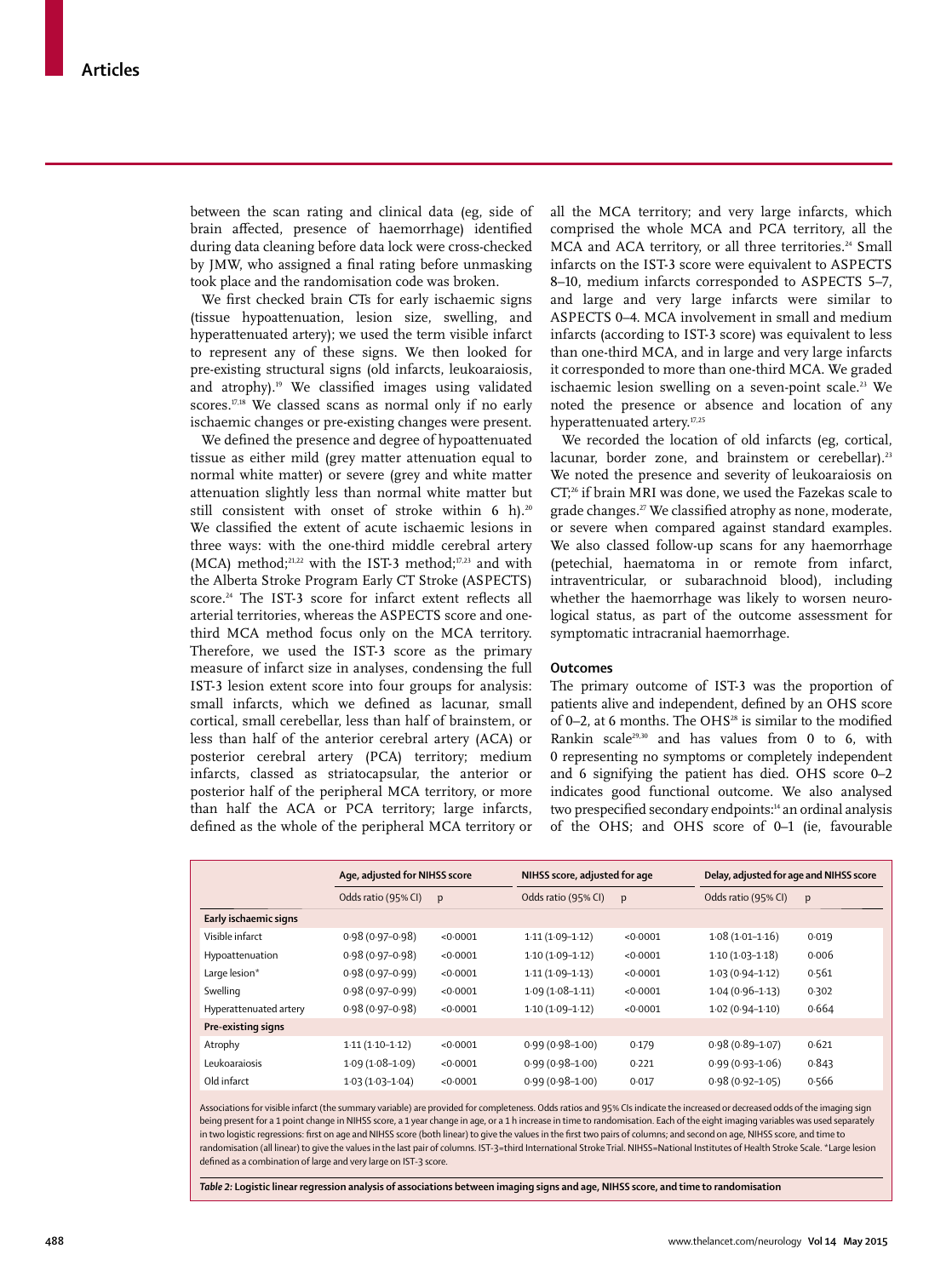|                                     | haemorrhage            | Death at 7 days or before<br>Symptomatic intracranial |                        |          | Death at 6 months or before |          | Alive and independent<br>(OHS score 0-2) |          | <b>Favourable outcome</b><br>$(OHS score O-1)$ |          |
|-------------------------------------|------------------------|-------------------------------------------------------|------------------------|----------|-----------------------------|----------|------------------------------------------|----------|------------------------------------------------|----------|
|                                     | Odds ratio<br>(95% CI) | p                                                     | Odds ratio<br>(95% CI) | p        | Odds ratio<br>(95% CI)      | p        | Odds ratio<br>(95% CI)                   | p        | Odds ratio<br>(95% CI)                         | p        |
| Early ischaemic signs               |                        |                                                       |                        |          |                             |          |                                          |          |                                                |          |
| Visible infarct                     | $1.48(1.00-2.19)$      | 0.049                                                 | $1.64(1.24 - 2.16)$    | 0.0004   | $1.39(1.15 - 1.68)$         | 0.0007   | $0.67(0.55 - 0.81)$                      | < 0.0001 | $0.63(0.51 - 0.79)$                            | < 0.0001 |
| Hypoattenuation*                    | $1.54(1.04 - 2.27)$    | 0.032                                                 | $1.64(1.25 - 2.16)$    | 0.0004   | $1.39(1.15 - 1.68)$         | 0.0007   | $0.66(0.55 - 0.81)$                      | < 0.0001 | $0.62(0.50 - 0.78)$                            | < 0.0001 |
| Severe hypoattenuation <sup>+</sup> | $1.31(0.67 - 2.56)$    | 0.432                                                 | $1.04(0.63 - 1.74)$    | 0.872    | $0.92(0.63 - 1.33)$         | 0.649    | $0.87(0.60 - 1.27)$                      | 0.482    | $0.78(0.51 - 1.19)$                            | 0.246    |
| Large or very large lesion‡         | $1.32(0.85 - 2.05)$    | 0.218                                                 | $2.22(1.67-2.96)$      | < 0.0001 | $2.07(1.64 - 2.60)$         | < 0.0001 | $0.51(0.38 - 0.68)$                      | < 0.0001 | $0.40(0.28 - 0.58)$                            | < 0.0001 |
| Very large lesion§                  | $1.51(0.89 - 2.57)$    | 0.131                                                 | $3.20(2.29 - 4.47)$    | < 0.0001 | $2.28(1.68-3.11)$           | < 0.0001 | $0.29(0.17 - 0.47)$                      | < 0.0001 | $0.22(0.10 - 0.46)$                            | < 0.0001 |
| Swelling                            | $1.31(0.87 - 1.97)$    | 0.199                                                 | $1.55(1.17-2.06)$      | 0.002    | $1.43(1.16-1.77)$           | 0.0008   | $0.59(0.46 - 0.75)$                      | < 0.0001 | $0.55(0.41 - 0.73)$                            | < 0.0001 |
| Hyperattenuated arteries            | $1.54(1.03 - 2.29)$    | 0.034                                                 | $1.44(1.09-1.91)$      | 0.009    | $1.41(1.15-1.73)$           | 0.001    | $0.59(0.47 - 0.75)$                      | < 0.0001 | $0.63(0.48 - 0.83)$                            | 0.001    |
| Pre-existing signs                  |                        |                                                       |                        |          |                             |          |                                          |          |                                                |          |
| Any leukoaraiosis¶                  | $1.01(0.68 - 1.50)$    | 0.967                                                 | $1.09(0.82 - 1.45)$    | 0.536    | $1.38(1.14 - 1.67)$         | 0.001    | $0.72(0.59 - 0.87)$                      | 0.0007   | $0.62(0.50 - 0.76)$                            | < 0.0001 |
| Severe leukoaraiosis                | $1.15(0.77 - 1.70)$    | 0.499                                                 | $1.17(0.89 - 1.54)$    | 0.267    | $1.43(1.18-1.72)$           | 0.0002   | $0.66(0.54 - 0.80)$                      | < 0.0001 | $0.62(0.50-0.78)$                              | < 0.0001 |
| Atrophy**                           | $0.97(0.58 - 1.64)$    | 0.917                                                 | $0.83(0.57 - 1.20)$    | 0.315    | $1.22(0.93 - 1.60)$         | 0.149    | $0.74(0.59 - 0.94)$                      | 0.013    | $0.64(0.50-0.82)$                              | 0.0004   |
| Severe atrophy††                    | $1.02(0.64 - 1.63)$    | 0.923                                                 | $0.87(0.63 - 1.22)$    | 0.422    | $1.28(1.03 - 1.59)$         | 0.026    | $0.79(0.63 - 1.01)$                      | 0.057    | $0.75(0.57-0.99)$                              | 0.040    |
| Old infarct                         | $1.72(1.18-2.51)$      | 0.005                                                 | $0.94(0.72 - 1.22)$    | 0.622    | $1.05(0.87 - 1.26)$         | 0.603    | $0.88(0.73 - 1.05)$                      | 0.149    | $0.79(0.64 - 0.96)$                            | 0.017    |
|                                     |                        |                                                       |                        |          |                             |          |                                          |          |                                                |          |

Associations for visible infarct (the summary variable) are provided for completeness. The odds ratio is the estimated odds of an outcome happening when the imaging feature is present, divided by the odds of an outcome happening when the imaging feature is absent. NIHSS=National Institutes of Health Stroke Scale. OHS=Oxford Handicap Scale. \*Mild or severe hypoattenuation versus none. †Severe hypoattenuation versus mild or none. ‡Large or very large lesion versus no lesion or small or medium lesion. §Very large lesion versus no lesion or small, medium, or large lesion. ¶Mild or severe leukoaraiosis versus none. ||Severe leukoaraiosis versus mild or none. \*\*Moderate or severe atrophy versus none. ††Severe atrophy versus moderate or none.

*Table 3:* **Logistic linear regression analysis of associations between individual imaging signs and primary and secondary outcomes, adjusted for age, NIHSS score, and time to randomisation**

outcome). Other secondary outcomes were symptomatic intracranial haemorrhage within  $7$  days, $44$  death within 7 days, and death by 6 months.

Local staff at every centre followed up all patients for 7 days and recorded early outcomes (symptomatic intracranial haemorrhage, death, and likely cause of death before 7 days), which were sent to the central trials office. At 6-month follow-up, central researchers who were masked to group allocations sent questionnaires by post to patients or their carers, to record independence (using the OHS);<sup>16</sup> if we knew the patient had died, we sent the questionnaire to their family doctor, to obtain the date of death and likely cause.

#### **Statistical analyses**

Analyses of early ischaemic and pre-existing structural brain signs, their effect on functional outcome, death, and symptomatic intracranial haemorrhage, and interactions with alteplase, were prespecified in the trial protocol and analysis plan.<sup>14</sup> We analysed imaging data for patients whose prerandomisation scans were received at the central trials office. We did statistical analyses with SAS version 9.3.

We used logistic regression to ascertain associations between imaging signs and: (a) age, NIHSS score, and time to randomisation; and (b) outcomes at 7 days (symptomatic intracranial haemorrhage) and 6 months (OHS score of 0–2 and OHS score of 0–1), which were judged representative of the most clinically relevant early hazard and late benefit. We did multivariate logistic regression, adjusting for the linear effects of

|                                                                  | OHS score 0-2 versus<br>OHS score 3-6 |          | Symptomatic intracranial<br>haemorrhage |          |
|------------------------------------------------------------------|---------------------------------------|----------|-----------------------------------------|----------|
|                                                                  | Odds ratio (95% CI)                   | p        | Odds ratio (95% CI)                     | p        |
| Age (years)                                                      | $0.96(0.96 - 0.97)$                   | < 0.0001 | $1.00(0.98 - 1.02)$                     | 0.911    |
| NIHSS score                                                      | $0.83(0.82 - 0.85)$                   | < 0.0001 | $1.06(1.03-1.10)$                       | < 0.0001 |
| Time to randomisation (h)                                        | $1.04(0.96 - 1.13)$                   | 0.303    | $0.98(0.83 - 1.16)$                     | 0.814    |
| Alteplase versus control                                         | $1.13(0.94 - 1.35)$                   | 0.192    | $6.65(3.89 - 11.35)$                    | < 0.0001 |
| Antiplatelets at the time of stroke<br>versus none               |                                       | < 0.0001 | $1.60(1.07-2.38)$                       | 0.021    |
| Large or very large lesion versus<br>small, medium, or no lesion | $0.69(0.49 - 0.99)$                   | 0.043    | $0.97(0.55 - 1.72)$                     | 0.919    |
| Swelling                                                         | $0.79(0.56 - 1.11)$                   | 0.168    | $0.95(0.54 - 1.69)$                     | 0.867    |
| Hyperattenuated artery                                           | $0.70(0.54 - 0.91)$                   | 0.007    | $1.45(0.92 - 2.28)$                     | 0.114    |
| Mild tissue hypoattenuation versus<br>none                       | $1.11(0.52 - 2.38)$                   | 0.783    | $0.68(0.17 - 2.78)$                     | 0.588    |
| Severe tissue hypoattenuation versus<br>none                     | $1.40(0.61-3.21)$                     | 0.432    | $0.71(0.15-3.26)$                       | 0.658    |
| Old infarcts                                                     | $0.90(0.74 - 1.09)$                   | 0.278    | $1.75(1.17-2.63)$                       | 0.007    |
| Mild leukoaraiosis versus none                                   | $0.81(0.65 - 1.00)$                   | 0.051    | $1.01(0.64 - 1.59)$                     | 0.975    |
| Severe leukoarajosis versus none                                 | $0.64(0.48 - 0.85)$                   | 0.002    | $0.92(0.51 - 1.66)$                     | 0.772    |
| Mild atrophy versus none                                         | $0.87(0.67 - 1.12)$                   | 0.273    | $0.83(0.47 - 1.48)$                     | 0.532    |
| Severe atrophy versus none                                       | $0.72(0.52 - 1.00)$                   | 0.052    | $0.82(0.40-1.67)$                       | 0.590    |

Numbers of patients in each category are shown in table 1. Odds ratios indicate the increased or decreased odds of the outcome being present for a 1 year increase in age, a 1 point increase in NIHSS score, or a 1 h increase in time to randomisation. Hosmer-Lemeshow tests for lack of fit: OHS outcome, p=0·59; symptomatic intracranial haemorrhage outcome, p=0·76. Additional time windows are shown in the appendix (pp 8–9). NIHSS=National Institutes of Health Stroke Scale. OHS=Oxford Handicap Scale.

*Table 4:* **Full multivariate logistic regression models for symptomatic intracranial haemorrhage and functional outcome at 6 months**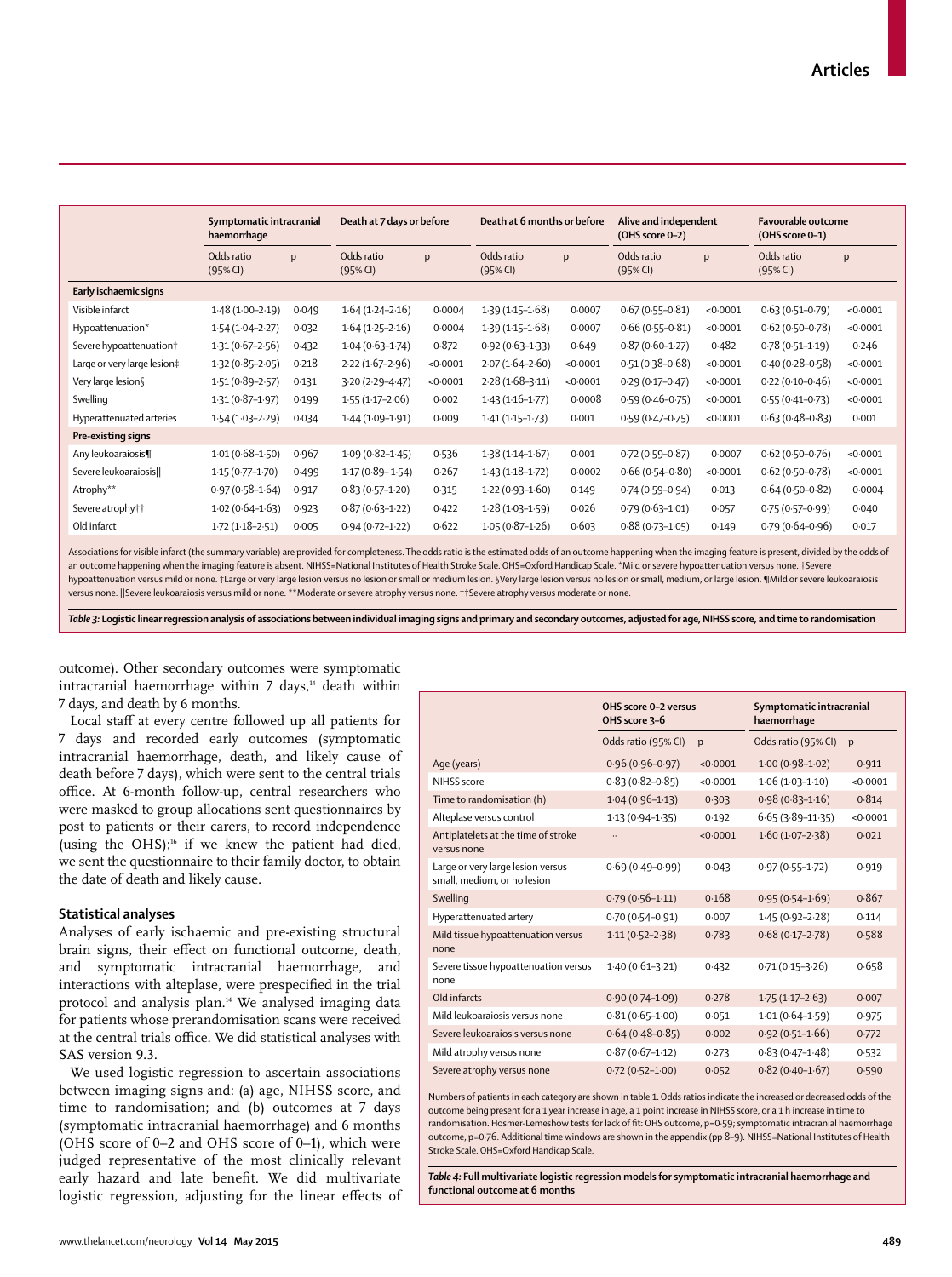age, NIHSS score, and time to randomisation, to identify whether any combinations of imaging variables were associated with symptomatic intracranial haemorrhage or OHS score of 0–2. We then tested for interactions of imaging signs (presence, absence, or severity) and response to alteplase (adjusting for age, NIHSS score, and time to randomisation) with symptomatic intracranial haemorrhage, death within 7 days, and OHS score of 0–2 at 6 months; as a secondary analysis, we assessed interactions of imaging signs and response to alteplase with an OHS score of 0–1 and by ordinal OHS at 6 months (a more statistically sensitive ordinal model than analysis of dichotomous OHS categories). We tested whether associations between imaging signs and outcomes and imaging signs and alteplase differed in patients randomised within 3 h, 3–4∙5 h, or 4∙5–6 h of stroke. We tested whether the response to alteplase differed by the extent of early ischaemic signs (IST-3 score and ASPECTS score 0-7 *vs* 8-10), and we did a prespecified metaanalysis of data from IST-3 with imaging data from other thrombolysis trials. We judged p values less than  $0.05$  significant, except for analyses of interactions between imaging signs and response to alteplase, for which we used a significance level less than  $0.01$ , to minimise false-positive results.

This trial is registered at ISRCTN.com, number ISRCTN25765518.

|                                                    | OHS score 0-2 versus<br>OHS score 3-6 |              | Symptomatic intracranial<br>haemorrhage |           |
|----------------------------------------------------|---------------------------------------|--------------|-----------------------------------------|-----------|
|                                                    | Odds ratio (95% CI)                   | $\mathbf{p}$ | Odds ratio (95% CI)                     | p         |
| Age (years)                                        | $0.96(0.95 - 0.97)$                   | < 0.0001     | $0.99(0.98 - 1.01)$                     | 0.556     |
| NIHSS score                                        | $0.83(0.82 - 0.85)$                   | < 0.0001     | $1.07(1.04 - 1.10)$                     | 0.0001    |
| Time to randomisation (h)                          | $1.04(0.96 - 1.13)$                   | 0.288        | $0.98(0.83 - 1.15)$                     | 0.798     |
| Alteplase versus control                           | $1.12(0.94 - 1.34)$                   | 0.196        | $6-71(3-93-11-46)$                      | < 0.0001  |
| Antiplatelets at the time of stroke versus<br>none |                                       |              | $1.60(1.07-2.38)$                       | 0.021     |
| Small or medium lesion versus no lesion            | $0.85(0.67 - 1.07)$                   | 0.173        | $\ddotsc$                               | $\ddotsc$ |
| Large or very large lesion versus no lesion        | $0.54(0.39 - 0.74)$                   | 0.0001       |                                         |           |
| Hyperattenuated artery versus none                 | $0.71(0.55 - 0.92)$                   | 0.009        | $1.61(1.07 - 2.42)$                     | 0.023     |
| Old infarct versus none                            |                                       |              | $1.67(1.13 - 2.46)$                     | 0.009     |
| Mild leukoaraiosis versus none                     | $0.76(0.62 - 0.93)$                   | 0.009        |                                         |           |
| Severe leukoarajosis versus none                   | $0.59(0.45 - 0.79)$                   | 0.0003       |                                         |           |

Numbers of patients in each category are shown in table 1. Odds ratios indicate the increased or decreased odds of the clinical factor being present for a 1 year increase in age, a 1 point increase in NIHSS score, or a 1 h increase in time to randomisation. Models selected by stepwise logistic regression from full models shown in table 4. Additional time windows are shown in the appendix (pp 8–9). The first four variables were forced into all models. We used p≤0·05 as criteria for both forward and backward steps. Blank cells represent variables that were dropped as non-significant during stepwise selection. The final nominal p values take no account of model selection. Age, NIHSS score, and time to randomisation were entered into the model as continuous variables; thus the odds ratio for age represents the estimated change in odds of the outcome for a 1 year increase in age, with all other variables unchanged. The units for NIHSS score are points on a scale from 0 to 37 (maximum observed in this trial). Factors with three levels were either retained or excluded at each step; the method did not permit separate consideration of the individual 1 df contrasts comprising the three-level factors. NIHSS=National Institutes of Health Stroke Scale. OHS=Oxford Handicap Scale.

*Table 5:* **Multivariate logistic regression models selected by stepwise logistic regression for symptomatic intracranial haemorrhage and functional outcome at 6 months**

#### **Role of the funding sources**

The funding sources had no role in study design, data collection, data analysis, data interpretation, or writing of the report. All authors had full access to all data in the study and the corresponding author had final responsibility for the decision to submit for publication.

#### **Results**

Between May 1, 2000, and July 31, 2011, 3035 patients were recruited to IST-3 and underwent randomisation. Brain scans were available for 1507 patients assigned to alteplase and for 1510 controls; scans for 18 patients were not received at the central trials office and, therefore, were excluded from analyses (figure 1). Table 1 shows baseline clinical and imaging characteristics, which were well balanced between arms and no variables were missing.

Of 3017 prerandomisation brain scans, 2962 (98%) were obtained by CT and 55 (2%) by MRI. The expert panel judged 269 (9%) scans normal (ie, no early ischaemic or pre-existing signs); 1224 (41%) patients had early ischaemic signs (ie, visible infarct, whether or not pre-existing signs were also present) and 1524 (51%) had pre-existing signs (but no early ischaemic signs). The commonest early ischaemic sign was tissue hypoattenuation, seen in 1203 (40%) patients, and the least frequent sign was hyperattenuated artery, recorded in 735 (24%) patients (table 1). Pre-existing signs were common: 1336 (44%) patients had signs of an old infarct, 1547 (51%) had leukoaraiosis, and 2327 (77%) had evidence of atrophy.

Some strong associations were noted between individual imaging variables and age, NIHSS score, and time to randomisation (table 2; appendix pp 20–22). Every point increase in NIHSS score was associated with a roughly 10% increase in the odds of tissue hypoattenuation, swelling, hyperattenuated artery, or large lesion. Every delay of 1 h increased the odds of tissue hypoattenuation, but not other early or pre-existing structural signs. Every increase in age by 1 year decreased the odds of tissue hypoattenuation, large lesion, swelling, or hyperattenuated artery by about 2% (table 2), but the odds of old infarct, atrophy, and leukoaraiosis were increased.

Individually, all early ischaemic signs predicted worse outcomes (table 3) with the exception of severe hypoattenuation, although relatively few patients had this sign. Individually, of all pre-existing signs, only old infarct predicted symptomatic haemorrhage (table 2); no pre-existing signs predicted death within 7 days. Leukoaraiosis and severe atrophy predicted death by 6 months, all pre-existing structural signs predicted reduced chance of being alive and independent (OHS score of 0–2) at 6 months, and leukoaraiosis and atrophy predicted diminished chance of a favourable outcome (OHS score of 0–1) at 6 months. Similar associations between imaging signs and outcomes were seen for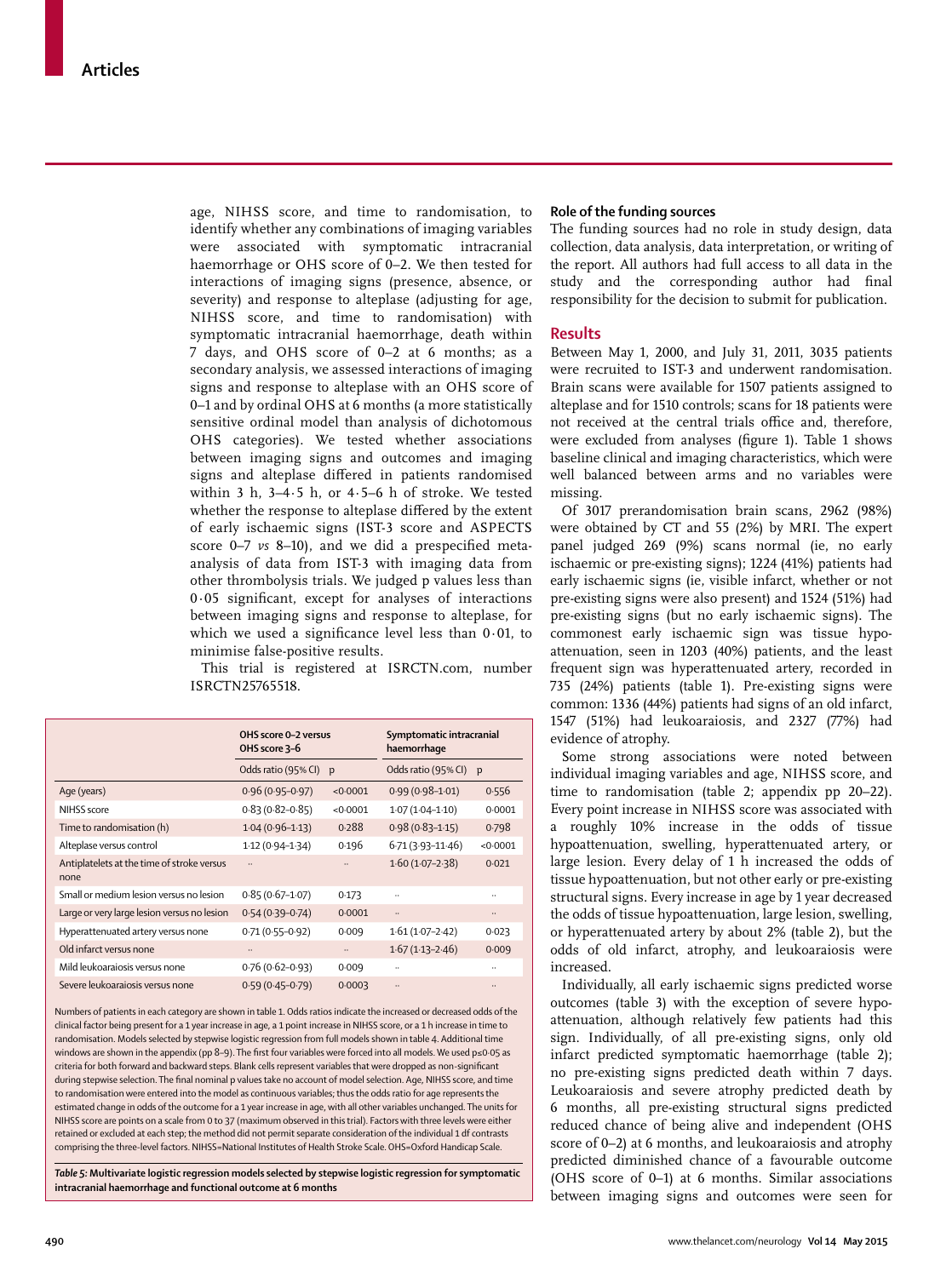patients randomised within 3 h, 3–4·5 h after stroke, and 4·5–6 h after stroke (appendix pp 6–7).

The multivariate logistic regression model for symptomatic intracranial haemorrhage included age, NIHSS score, time to randomisation, individual imaging signs, alteplase, and use of antiplatelet drugs immediately before stroke.<sup>12</sup> Increasing NIHSS score, alteplase, antiplatelet treatment, and pre-existing old infarcts predicted a significantly higher risk of symptomatic intracranial haemorrhage (table 4). With standard stepwise model selection methods, retaining age, NIHSS score, time to randomisation, and treatment group, both old infarcts and hyperattenuated arteries were potentially significant predictors of symptomatic intracranial haemorrhage (table 5). The multivariate logistic regression model for good functional outcome (OHS score of 0–2) at 6 months showed that increasing age and NIHSS score were the strongest adverse predictors, but hyperattenuated arteries, large lesion, and leukoaraiosis each individually predicted less chance of a good outcome by about 25–30% (table 4). With standard stepwise regression methods, the selected model retained large lesion, hyperattenuated arteries, and

|                                                                          | Events/total   |                |                                 | Adjusted<br>odds ratio (99% CI) | Adjusted<br>p value |
|--------------------------------------------------------------------------|----------------|----------------|---------------------------------|---------------------------------|---------------------|
|                                                                          | Alteplase      | Control        |                                 |                                 |                     |
| Acute ischaemic change on randomisation scan according to expert panel   |                |                |                                 |                                 | 0.567               |
| No                                                                       | 392/883 (44%)  | 379/910 (42%)  |                                 | $1.17(0.88 - 1.56)$             |                     |
| Yes                                                                      | 158/624 (25%)  | 149/600 (25%)  |                                 | $1.06(0.71 - 1.60)$             |                     |
| Treatment with antiplatelet drugs in previous 48 h                       |                |                |                                 |                                 | 0.394               |
| No                                                                       | 286/732 (39%)  | 278/720 (39%)  |                                 | $1.03(0.74 - 1.45)$             |                     |
| Yes                                                                      | 263/771 (34%)  | 249/783 (32%)  |                                 | $1.20(0.87 - 1.66)$             |                     |
| Swelling                                                                 |                |                |                                 |                                 | 0.357               |
| No                                                                       | 468/1152 (41%) | 463/1171 (40%) |                                 | $1.09(0.84 - 1.40)$             |                     |
| Yes                                                                      | 82/355 (23%)   | 65/339 (19%)   |                                 | $1.37(0.77 - 2.44)$             |                     |
| Tissue attenuation change                                                |                |                |                                 |                                 | 0.560               |
| No                                                                       | 395/892 (44%)  | 383/922 (42%)  |                                 | $1.17(0.88 - 1.56)$             |                     |
| Yes                                                                      | 155/615 (25%)  | 145/588 (25%)  |                                 | $1.06(0.70-1.61)$               |                     |
| Hyperattenuated arteries                                                 |                |                |                                 |                                 | 0.517               |
| No                                                                       | 475/1131 (42%) | 452/1151 (39%) |                                 | $1.16(0.90 - 1.50)$             |                     |
| Yes                                                                      | 75/376 (20%)   | 76/359 (21%)   |                                 | $1.01(0.58 - 1.74)$             |                     |
| Lesion size                                                              |                |                |                                 |                                 | 0.897               |
| None visible                                                             | 394/885 (45%)  | 380/914 (42%)  |                                 | $1.18(0.89 - 1.57)$             |                     |
| Small or medium                                                          | 107/360 (30%)  | 108/347 (31%)  |                                 | $0.93(0.56 - 1.53)$             |                     |
| Large                                                                    | 36/124 (29%)   | 31/137 (23%)   |                                 | $1.52(0.62 - 3.68)$             |                     |
| Very large                                                               | 13/138 (9%)    | 9/112(8%)      |                                 | $1.41(0.36 - 5.54)$             |                     |
| Large lesion (none vs large or very large)                               |                |                |                                 |                                 | 0.849               |
| No                                                                       | 537/1369 (39%) | 519/1398 (37%) |                                 | $1.13(0.89 - 1.44)$             |                     |
| Yes                                                                      | 13/138 (9%)    | 9/112(8%)      |                                 | $1.41(0.36 - 5.54)$             |                     |
| Old lesions                                                              |                |                |                                 |                                 | 0.529               |
| No                                                                       | 326/822 (40%)  | 311/859 (36%)  |                                 | $1.18(0.86 - 1.61)$             |                     |
| Yes                                                                      | 224/685 (33%)  | 217/651 (33%)  |                                 |                                 |                     |
|                                                                          |                |                |                                 | $1.05(0.74 - 1.49)$             |                     |
| Atrophy                                                                  |                |                |                                 |                                 | 0.960               |
| No                                                                       | 176/346 (51%)  | 172/344 (50%)  |                                 | $1.07(0.66 - 1.73)$             |                     |
| Yes                                                                      | 374/1161 (32%) | 356/1166 (31%) |                                 | $1.12(0.86 - 1.47)$             |                     |
| Leukoaraiosis                                                            |                |                |                                 |                                 | 0.237               |
| No                                                                       | 319/742 (43%)  | 316/728 (43%)  |                                 | $0.99(0.72 - 1.38)$             |                     |
| Yes                                                                      | 231/765 (30%)  | 212/782 (27%)  |                                 | $1.24(0.89 - 1.74)$             |                     |
| Combination of large lesion, hyperattenuated arteries, and leukoaraiosis |                |                |                                 |                                 | 0.668               |
| None                                                                     | 268/519 (52%)  | 260/524 (50%)  |                                 | $1.08(0.74 - 1.57)$             |                     |
| One of three                                                             | 248/733 (34%)  | 240/758 (32%)  |                                 | $1.14(0.82 - 1.58)$             |                     |
| Two of three                                                             | 31/219 (14%)   | 27/189 (14%)   |                                 | $1.18(0.52 - 2.72)$             |                     |
| All three                                                                | 3/36 (8%)      | 1/39 (3%)      |                                 | 5.77 (0.06-521.00)              |                     |
|                                                                          |                |                | 0.25<br>$\overline{2}$<br>$1\,$ | 5                               |                     |
|                                                                          |                |                | Favours Favours                 |                                 |                     |
|                                                                          |                |                | control alteplase               |                                 |                     |

Figure 2: Forest plot showing the adjusted effect of treatment and baseline imaging signs on Oxford Handicap Scale score 0-2 at 6 months Data are adjusted for age, National Institutes of Health Stroke Scale score, and time to randomisation.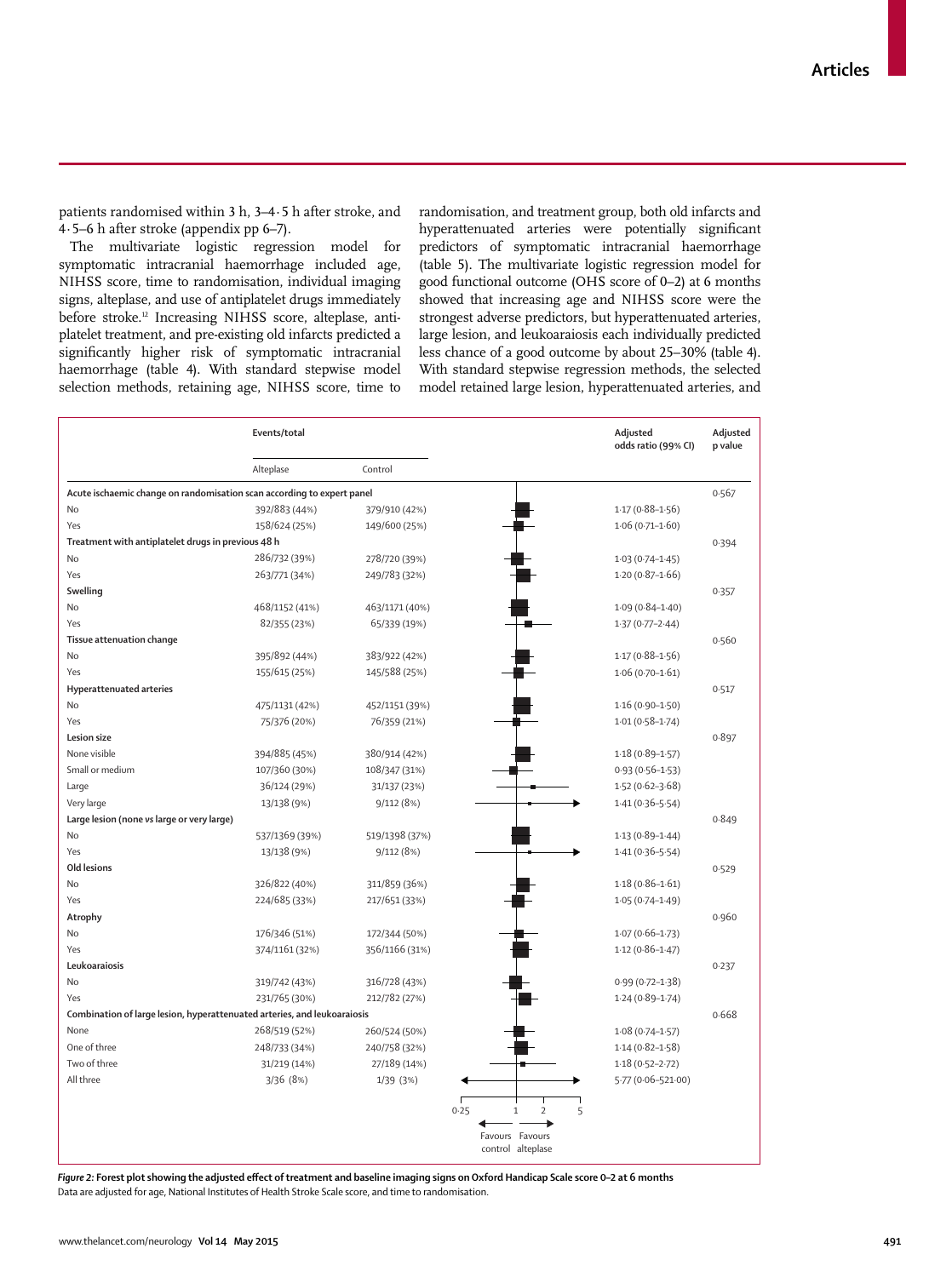|                                                                        | Events/total |              |                                                      |   |          | Adjusted<br>odds ratio (99% CI) | Adjusted<br>p value |
|------------------------------------------------------------------------|--------------|--------------|------------------------------------------------------|---|----------|---------------------------------|---------------------|
|                                                                        | Alteplase    | Control      |                                                      |   |          |                                 |                     |
| Acute ischaemic change on randomisation scan according to expert panel |              |              |                                                      |   |          |                                 | 0.246               |
| No                                                                     | 47/883 (5%)  | 5/910 (1%)   |                                                      |   |          | 10.50 (3.09-35.60)              |                     |
| Yes                                                                    | 55/624 (9%)  | 11/600 (2%)  |                                                      |   |          | $5.27(2.21 - 12.60)$            |                     |
| Treatment with antiplatelet drugs in previous 48 h                     |              |              |                                                      |   |          |                                 | 0.031               |
| No                                                                     | 33/732 (5%)  | 9/720 (1%)   |                                                      |   |          | $3.70(1.39 - 9.89)$             |                     |
| Yes                                                                    | 69/771 (9%)  | 6/783 (1%)   |                                                      |   |          | 13.06 (4.31-39.60)              |                     |
| Swelling                                                               |              |              |                                                      |   |          |                                 | 0.318               |
| No                                                                     | 70/1152 (6%) | 9/1171 (1%)  |                                                      |   |          | $8.43(3.35 - 21.20)$            |                     |
| Yes                                                                    | 32/355 (9%)  | 7/339 (2%)   |                                                      |   |          | 4.78 (1.59-14.30)               |                     |
| Tissue attenuation change                                              |              |              |                                                      |   |          |                                 | 0.244               |
| <b>No</b>                                                              | 47/892 (5%)  | 5/922 (1%)   |                                                      |   |          | 10.46 (3.08-35.50)              |                     |
| Yes                                                                    | 55/615 (9%)  | 11/588 (2%)  |                                                      |   |          | 5.24 (2.20-12.50)               |                     |
| Hyperattenuated arteries                                               |              |              |                                                      |   |          |                                 | 0.568               |
| No                                                                     | 62/1131 (5%) | 11/1151 (1%) |                                                      |   |          | $6.06(2.58 - 14.20)$            |                     |
| Yes                                                                    | 40/376 (11%) | 5/359 (1%)   |                                                      |   |          | $8.49(2.45 - 29.40)$            |                     |
| Lesion size                                                            |              |              |                                                      |   |          |                                 | 0.221               |
| None visible                                                           | 47/885 (5%)  | 5/914(1%)    |                                                      |   |          | 10.54 (3.11-35.80)              |                     |
| Small or medium                                                        | 29/360 (8%)  | 6/347(2%)    |                                                      |   |          | $5.10(1.57 - 16.60)$            |                     |
| Large                                                                  | 11/124 (9%)  | 1/137(1%)    |                                                      |   |          | 12.96 (0.86-196.00)             |                     |
| Very large                                                             | 15/138 (11%) | 4/112 (4%)   |                                                      |   |          | 3.24 (0.72-14.60)               |                     |
| Large lesion (none vs large or very large)                             |              |              |                                                      |   |          |                                 | 0.181               |
| No                                                                     | 87/1369 (6%) | 12/1398 (1%) |                                                      |   |          | 7.94 (3.56-17.70)               |                     |
| Yes                                                                    | 15/138 (11%) | 4/112(4%)    |                                                      |   |          | $3.24(0.72 - 14.60)$            |                     |
| Old lesions                                                            |              |              |                                                      |   |          |                                 | 0.350               |
| <b>No</b>                                                              | 42/822 (5%)  | 9/859(1%)    |                                                      |   |          | $5.17(1.98 - 13.50)$            |                     |
| Yes                                                                    | 60/685 (9%)  | 7/651 (1%)   |                                                      |   |          | $8.76(3.09 - 24.90)$            |                     |
| Atrophy                                                                |              |              |                                                      |   |          |                                 | 0.082               |
| No                                                                     | 19/346 (5%)  | 6/344(2%)    |                                                      |   |          | 3.11 (0.91-10.70)               |                     |
| Yes                                                                    | 83/1161 (7%) | 10/1166 (1%) |                                                      |   |          | $9.02(3.77 - 21.60)$            |                     |
| Leukoaraiosis                                                          |              |              |                                                      |   |          |                                 | 0.144               |
| No                                                                     | 45/742 (6%)  | 10/728 (1%)  |                                                      |   |          | $4.67(1.87 - 11.70)$            |                     |
| Yes                                                                    | 57/765 (7%)  | 6/782(1%)    |                                                      |   |          | 10.48 (3.44-32.00)              |                     |
| Combination of hyperattenuated arteries and old lesion                 |              |              |                                                      |   |          |                                 | 0.285               |
| None                                                                   | 26/590 (4%)  | 7/605 (1%)   |                                                      |   |          | 4.00 (1.32-12.10)               |                     |
| One of two                                                             | 52/773 (7%)  | 6/800(1%)    |                                                      |   |          | 9.70 (3.16-29.80)               |                     |
| Both                                                                   | 24/144 (17%) | 3/105 (3%)   |                                                      |   |          | $6.58(1.30-33.30)$              |                     |
|                                                                        |              | 0.25         | $\mathbf{1}$<br>Favours Favours<br>alteplase control | 5 | 10<br>30 |                                 |                     |

Figure 3: Forest plot showing the adjusted effect of treatment and baseline imaging signs on symptomatic intracranial haemorrhage within 7 days Data are adjusted for age, National Institutes of Health Stroke Scale score, and time to randomisation.

leukoaraiosis, with coefficients very similar to those in the full model (table 5). Similar effects were seen in patients randomised 0–3 h, 3–4∙5 h, and 4∙5–6 h after stroke (appendix pp 8–9). However, potential differences—eg, that tissue hypoattenuation (rather than old infarcts or hyperattenuated arteries) predicts symptomatic intracranial haemorrhage in patients randomised 4∙5–6 h after stroke—should be interpreted with caution because of the weak significance level and smaller sample.

No interaction was recorded between any individual or combined imaging variable and alteplase, for either functional outcome (OHS score of 0-2, figure 2) or symptomatic intracranial haemorrhage (figure 3). Furthermore, no interaction was noted between any individual or combined image variable and alteplase in the ordinal shift analysis or in analyses restricted to patients randomised within 3 h of stroke or 3–4∙5 h or 4∙5–6 h after stroke (appendix pp 10–17).

Despite the absence of definite interactions between imaging signs and alteplase, the absolute increase in symptomatic intracranial haemorrhage after alteplase with combined imaging signs was substantial. The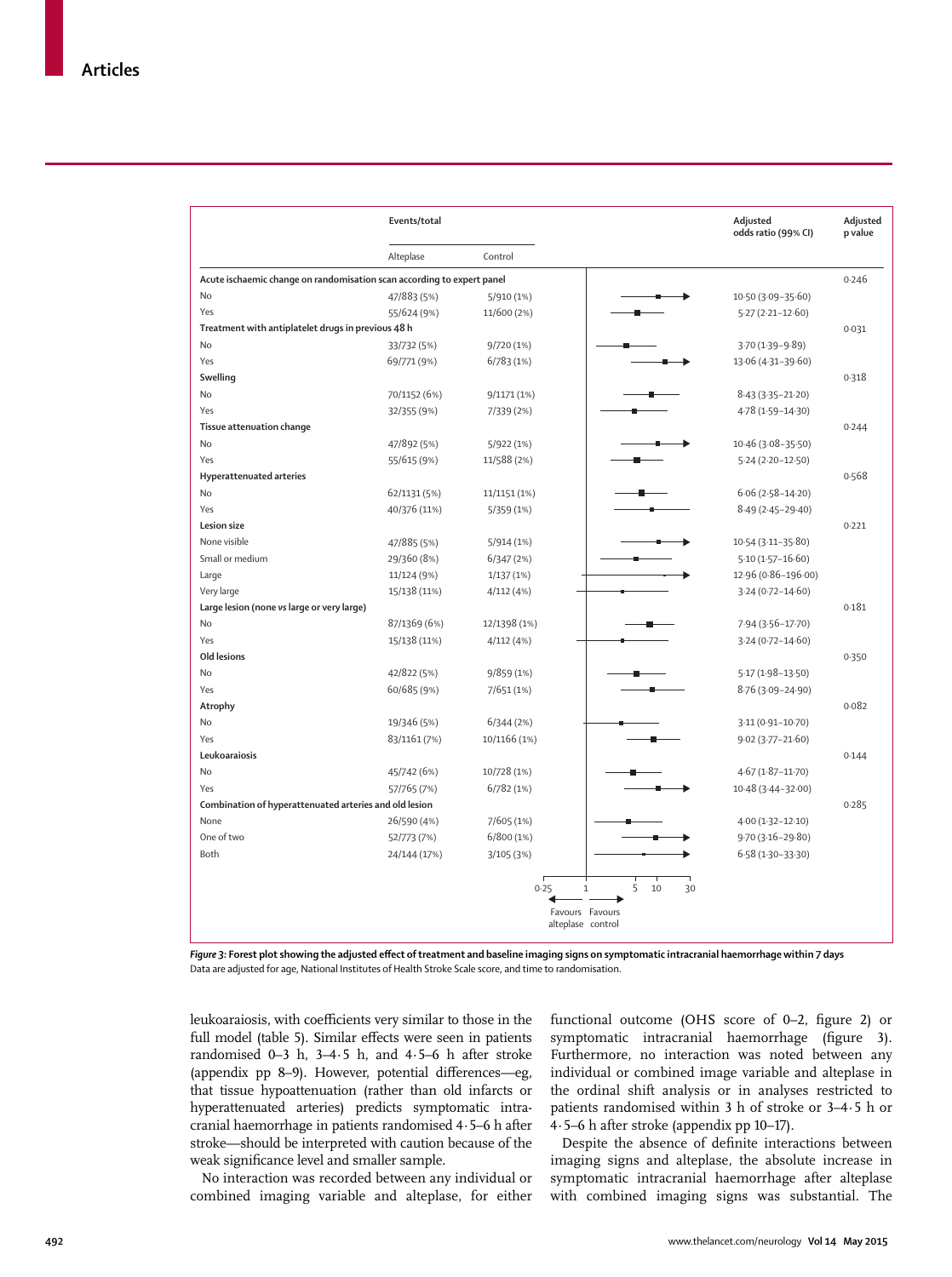combination of old infarcts and hyperattenuated arteries (adjusting for age, NIHSS score, and time to randomisation) predicted nearly three-fold increased odds of symptomatic intracranial haemorrhage (odds ratio 2∙98, 95% CI 1∙71–5∙16) versus patients with neither sign (both signs present, absolute excess of events with alteplase 13∙8%, 95% CI 6∙9–20∙7; both signs absent, absolute excess with alteplase 3∙2%, 1⋅4–5⋅1; appendix p 18). Similar absolute effects on symptomatic intracranial haemorrhage were seen for patients randomised within 3 h of stroke (appendix pp 12–14). A difference in absolute effects was not seen for functional outcome at 6 months (OHS score of 0–2) in the whole study group (appendix  $p$  19) and by separate time windows (data not shown).

#### **Discussion**

To date, IST-3 is the largest randomised controlled trial of thrombolysis versus control after ischaemic stroke in patients for whom alteplase was judged promising but unproven. Although IST-3 was neutral on the primary endpoint (OHS score of  $0-2$ ),<sup>12</sup> this finding does not preclude the presence of clinically relevant interactions with treatment. Therefore, we planned a priori a detailed secondary analysis of the association of imaging signs with thrombolysis effects. Imaging signs are powerful prognostic markers; however, we recorded no unequivocal evidence that any individual imaging sign modified response to alteplase in patients presenting up to 6 h after ischaemic stroke. In this population, no interaction was noted between extensive early ischaemia—commonly cited as an exclusion for thrombolysis treatment—and alteplase, which accords with previous findings (panel, figure 4). 6,8,12,22,31-38 Some combinations of imaging features (eg, old infarct and hyperattenuated artery) were associated with an increased absolute excess of symptomatic intracranial haemorrhage after alteplase.

The plain CT scans obtained in IST-3 reflect imaging done in practice, with speed and accessibility being important factors in view of the steep time dependency of alteplase benefit.<sup>1,2,12,39</sup> The scans reflected common problems, such as movement of the patient or oblique positioning. To date, the brain imaging dataset in IST-3 is the largest in an acute stroke trial (more than 7000 scans) to be read centrally. Scan reading was structured and masked, and follow-up was complete. We pretested the imaging rating system thoroughly<sup>17,18</sup> and the assessors were skilled in acute stroke imaging. Although the expert panel might have detected subtle changes in tissue attenuation, we showed previously that those who were less experienced could still identify hyperattenuated arteries, established tissue ischaemia, and pre-existing structural changes with good reliability.<sup>17</sup> These results should inform clinical practice.

Although more patients were randomised within 3 h of stroke in IST-3 (n=846) than in any other previous trial, $32$  we might have missed an interaction between an imaging sign and alteplase in the subgroup of patients treated within 3 h, because very few symptomatic intracranial haemorrhage events arose in controls, and the estimate of effect on OHS score had wide CIs in each subgroup. Associations between clinical and imaging signs reflect the specific IST-3 population; inference to the wider population with ischaemic stroke—including individuals not judged eligible for the trial—remains speculative. Few patients with obvious tissue hypoattenuation (ie, in whom the acute ischaemic tissue was of lower attenuation than normal grey and white matter) were included in the trial; severe tissue hypoattenuation, including

#### *Panel:* **Research in context**

#### **Systematic review**

We searched the Cochrane Stroke Trials Registry, Medline, and Embase from January, 1990, to March, 2015, to identify all previous randomised controlled trials of thrombolysis versus control in acute ischaemic stroke with data for CT brain imaging and any interaction with thrombolysis.<sup>31</sup> Three trials provided data for the extent of early ischaemic signs on CT brain imaging and functional outcome, in patients treated by thrombolysis and in controls, dichotomised on the Alberta Stroke Programme Early CT Signs (ASPECTS) score 0–7 and 8–10. Two trials tested intravenous alteplase (0.9 mg/kg)<sup>8,32</sup> and one tested intra-arterial pro-urokinase.<sup>33</sup> No other trials had data for imaging signs and outcome by treatment allocation for meta-analysis. In the three previous trials, 8,32,33 patients with large early ischaemic lesions (ASPECTS score 0-7, n=521) had similar odds of good outcome (odds ratio 1·41, 95% CI 0·95–2·09) to those with small or no lesions (ASPECTS score 8–10, n=1029; odds ratio 1·59, 95% CI 1·24–2·04) after thrombolysis (test for subgroup differences, p=0.61). In the third International Stroke Trial,<sup>12</sup> patients with large lesions (ASPECTS score 0-7, n=729) had similar odds of good outcome (odds ratio 1·03, 95% CI 0·70–1·51) to those with small or no visible ischaemic lesions (ASPECTS score 8–10, n=2288; odds ratio 1·08, 95% CI 0·91–1·27). Combining all four trials (figure 4) shows that patients with large infarcts (ASPECTS 0-7, n=1250) had similar odds of good outcome (odds ratio 1·20, 95% CI 0·91–1·58) to patients with small or no visible infarct (ASPECTS 8–10, n=3317; odds ratio 1·21, 95% CI 1·06–1·39) after thrombolysis (test for subgroup difference, p=0.94). These findings accord with those of the Interventional Management of Stroke III trial (no interaction between ASPECTS score and thrombectomy) $34$  and trials in which the classification of early ischaemic signs on CT precluded meta-analysis with our data (no interaction between early ischaemic signs and streptokinase in 1292 patients within 6 h.<sup>35</sup> or alteplase in 624 patients in the National Institute of Neurological Disorders and Stroke trial within 3 h of stroke)<sup>6</sup> on functional outcome. No data were available in these trials for analysis of pre-existing CT signs and effects of alteplase, nor to adjust for clinical prognostic variables.

#### **Interpretation**

Absence of an interaction between early ischaemic signs and thrombolysis has been disregarded by many up until now, perhaps because data came (in part) from trials that were neutral or that used a drug perceived to be harmful (eg, streptokinase). All data combined show that the extent of early ischaemic signs on CT per se should not deter treatment with alteplase. A meta-analysis of CT findings from individual patients in all trials of alteplase is planned as part of the Stroke Thrombolysis Trialists' Collaboration, to test further the effect of early ischaemic and pre-existing structural signs and combinations of imaging signs for interactions with alteplase, adjusted for baseline prognosis.<sup>2</sup> Future trials should not only assess effects of pre-existing and early ischaemic changes for interactions with acute stroke treatments but also consider use of imaging variables for minimisation in view of their strong independent prognostic value.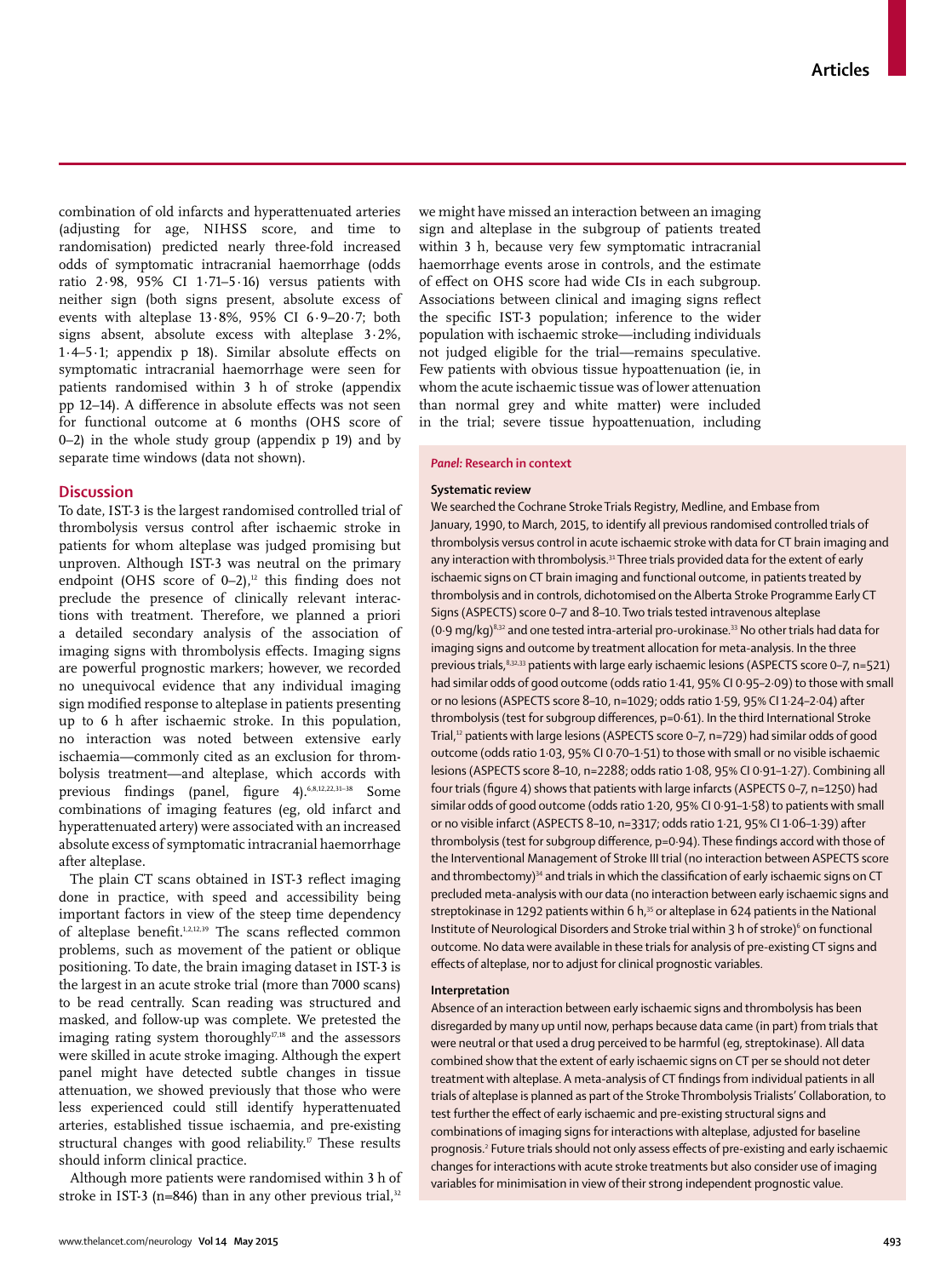|                                       | Thrombolysis |       | Control        |       | Weight |                                              | Peto fixed odds ratio<br>(95% CI) |
|---------------------------------------|--------------|-------|----------------|-------|--------|----------------------------------------------|-----------------------------------|
|                                       | Events       | Total | Events         | Total |        |                                              |                                   |
| ASPECTS score 8-10                    |              |       |                |       |        |                                              |                                   |
| NINDS, 1995 <sup>32</sup>             | 96           | 201   | 59             | 205   | 9.6%   |                                              | $2.23(1.50-3.33)$                 |
| ECASS II, 1998 <sup>8</sup>           | 126          | 280   | 114            | 277   | 13.6%  |                                              | $1.17(0.84 - 1.63)$               |
| PROACT 2, 199933                      | 17           | 46    | $\overline{2}$ | 20    | 1.2%   |                                              | $3.65(1.16 - 11.54)$              |
| IST-3, 2012 <sup>12</sup>             | 487          | 1144  | 466            | 1144  | 55.4%  |                                              | $1.08(0.91 - 1.27)$               |
| Subtotal (95% CI)                     |              | 1671  |                | 1646  | 79.8%  |                                              | $1.21(1.06-1.39)$                 |
| <b>Total events</b>                   | 726          |       | 641            |       |        |                                              |                                   |
| Heterogeneity: p=0.002                |              |       |                |       |        |                                              |                                   |
| Test for overall effect: p=0.006      |              |       |                |       |        |                                              |                                   |
|                                       |              |       |                |       |        |                                              |                                   |
| ASPECTS score 0-7                     |              |       |                |       |        |                                              |                                   |
| NINDS, 1995 <sup>32</sup>             | 33           | 99    | 22             | 103   | 4.0%   |                                              | $1.82(0.98 - 3.39)$               |
| ECASS II, 19988                       | 37           | 124   | 26             | 107   | 4.6%   |                                              | $1.32(0.74 - 2.36)$               |
| PROACT 2, 199933                      | 12           | 59    | $\overline{7}$ | 29    | 1.3%   |                                              | $0.80(0.27 - 2.35)$               |
| IST-3, 2012 <sup>12</sup>             | 63           | 363   | 62             | 366   | 10.3%  |                                              | $1.03(0.70 - 1.51)$               |
| Subtotal (95% CI)                     |              | 645   |                | 605   | 20.2%  |                                              | $1.20(0.91 - 1.58)$               |
| Total events                          | 145          |       | 117            |       |        |                                              |                                   |
| Heterogeneity: p=0.39                 |              |       |                |       |        |                                              |                                   |
| Test for overall effect: p=0.19       |              |       |                |       |        |                                              |                                   |
|                                       |              |       |                |       |        |                                              |                                   |
| Total (95% CI)                        |              | 2316  |                | 2251  | 100.0% |                                              | $1.21(1.07 - 1.37)$               |
| <b>Total events</b>                   | 871          |       | 758            |       |        |                                              |                                   |
| Heterogeneity: p=0.01                 |              |       |                |       |        | $\frac{1}{5}$<br>0.05<br>0.2<br>$\mathbf{1}$ | 20                                |
| Test for overall effect: p=0.002      |              |       |                |       |        | Favours<br>Favours                           |                                   |
| Test for subgroup differences: p=0.94 |              |       |                |       |        | control<br>thrombolysis                      |                                   |

*Figure 4:* **Forest plot showing the interaction between response to alteplase and early infarct size in previous trials**

ASPECTS=Alberta Stroke Programme Early CT Signs. ECASS II=European Co-operative Acute Stroke Study-II. IST-3=third International Stroke Trial. NINDS=National Institute of Neurological Disorders and Stroke . PROACT 2=Prolyse in Acute Cerebral Thromboembolism 2.

appearances suggesting a lesion older than 6 h, was an exclusion criterion. Additionally, patients with extensive ischaemic lesions (ASPECTS 0–7) comprised only a quarter of the study population, although this proportion is higher than in any previous trial. Hence, although IST-3 was larger than previous trials, it might not have had enough statistical power to ascertain whether alteplase treatment in this subgroup of patients adds risk or benefit. We might have identified a spurious association, but we have been cautious in the interpretation, including 99% CIs for tests of interaction. The use of stepwise methods to identify parsimonious predictive models should not be interpreted as ruling out effects of those imaging signs that were excluded from the models. Different subsets of the full set of predictors could produce almost equally good results in this dataset; therefore, further research to assess the contribution of different signs to the risk of adverse outcomes would be valuable.

Previous analyses of imaging predictors of the response to alteplase focused on individual acute ischaemic signs.<sup>20,40</sup> Here, we have shown that preexisting signs are important. The association between symptomatic intracranial haemorrhage and old infarcts could account for why the risk of symptomatic intracranial haemorrhage does not change with increasing time to alteplase up to 6  $h;^{1,2}$  another factor present before the stroke, or that is independent of time after stroke, might increase risk. Worsening of functional outcome with old infarcts, atrophy, and leukoaraiosis might indicate increased susceptibility to acute ischaemia or alteplase hazards and could provide useful markers of so-called brain frailty.<sup>41</sup> Further research is warranted to ascertain the strength of association between pre-existing signs on brain CT and clinical markers of brain frailty. Our findings also emphasise the value to future trials of minimising easyto-detect imaging prognostic signs to avoid baseline imbalances.

The presence of combinations of imaging signs in patients after stroke might provide additional information to decision making when clinical uncertainty exists about the likely benefit of alteplase—eg, in a patient presenting close to the latest time window or for whom the likelihood of benefit was marginal.<sup>2</sup> Additional factors affecting risk of symptomatic intracranial haemorrhage (eg, taking antiplatelet drugs) might contribute to decision making in such patients. A hint, in stepwise modelling, that early ischaemic tissue hypoattenuation might be associated with increased risk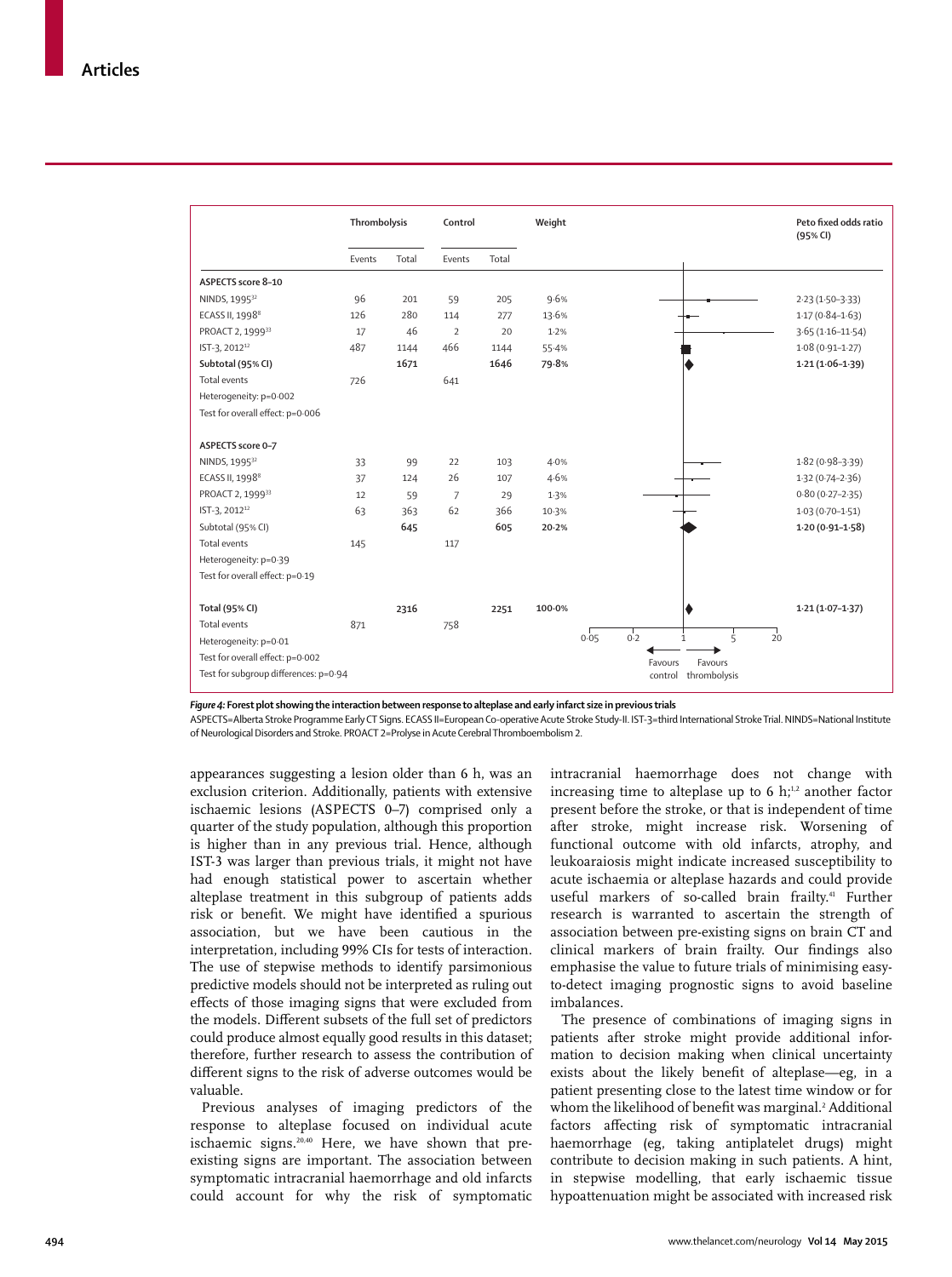of symptomatic intracranial haemorrhage with alteplase 4∙5–6 h after stroke (appendix pp 8–9) should be treated with caution, because this finding was not confirmed in the formal test of interaction (appendix pp 12–17). Helpfully for routine practice, the key prognostic CT imaging variables identified here are easy to detect: hyperattenuated artery has the best observer reliability of all early ischaemic signs<sup>20</sup> across a wide range of observers,<sup>17</sup> and old infarcts, atrophy, and leukoaraiosis<sup>26,42</sup> are also easy to detect.<sup>17</sup> Perceived difficulties in detecting early tissue hypoattenuation might have reduced confidence in use of CT scanning before alteplase.<sup>3</sup> However, our findings confirm that neither early tissue hypoattenuation nor large infarct extent on ASPECTS score should exclude patients from alteplase, hopefully improving confidence in use of CT scanning in acute stroke.

#### **Contributors**

PS, RIL, and JMW (co-chief investigators) had the idea for and managed the IST-3 trial. JMW designed the imaging contribution to IST-3, with input from RvK, AF, and AvH. DP programmed the scan reading mechanism, SIRS, and the image data administration. ES managed the image administration and curation. Image assessments were done by JMW, ZM, RvK, AvH, NB, LC, AP, AF, GP, and AA. GC is the study statistician who prepared the analyses for this report**.** GM advised on statistical aspects. WW helped with recruitment and contributed to the statistical interpretation. JMW drafted the report; all authors commented on drafts and approved the final version. JMW, PS, RIL, WW, and GC had full access to all the data in the study. JMW takes responsibility for the integrity of the data and the accuracy of the data analysis.

#### **Writing committee**

On behalf of the IST-3 Collaborative Group (appendix pp 2–5): Joanna M Wardlaw, Peter Sandercock, Geoff Cohen, and Andrew Farrall (University of Edinburgh, Edinburgh, UK); Richard I Lindley (Sydney Medical School, Westmead Hospital and The George Institute for Global Health, University of Sydney, Sydney, NSW, Australia); Rudiger von Kummer (Department of Neuroradiology, University Hospital, Technische Universität, Dresden, Germany); Anders von Heijne (Danderyd Hospital, Stockholm, Sweden); Nick Bradey (Department of Neuroradiology, James Cook University Hospital, Middlesbrough, UK); Andre Peeters (Cliniques Universitaires Saint-Luc, Brussels, Belgium); Lesley Cala (School of Pathology and Laboratory Medicine, The University of Western Australia, Crawley, WA, Australia); Alessandro Adami (Stroke Center, Department of Neurology, Ospedale Sacro Cuore-Don Calabria, Verona, Italy); Zoe Morris (NHS Lothian, Edinburgh, UK); Gillian Potter (Salford Royal NHS Foundation Trust, Salford, UK); Gordon Murray (Centre for Population Health Science, University of Edinburgh, Edinburgh, UK); and Will Whiteley, David Perry, and Eleni Sakka (Centre for Clinical Brain Science, University of Edinburgh, Edinburgh, UK).

#### **Declaration of interests**

JMW reports grants from the UK Medical Research Council (MRC), Stroke Association UK, Health Foundation UK, Chest Heart Stroke Scotland, and Scottish Funding Council during the study; and non-financial support from Boehringer Ingelheim during the study. PS reports grants from the UK MRC, Stroke Association UK, and Health Foundation UK during the study; non-financial support from Boehringer Ingelheim during the study; and other non-financial support from Boehringer Ingelheim outside the submitted work. RIL reports grants from the Australian National Health and Medical Research Council (NHMRC) and multiple other grant agencies during the conduct of the study; and personal fees and non-financial support from Boehringer Ingelheim and personal fees from Covidien outside the submitted work. GM reports grants from UK MRC during the study. WW reports grants from UK MRC outside the submitted work. GC, RvK, AvH, NB, AP, LC, AA, ZM, AF, GP, DP, and ES declare no competing interests.

#### **Acknowledgments**

We dedicate this report to the memory of Veronica Murray, IST-3 national coordinator for Sweden, stroke expert, close friend, and colleague, whose energy and enthusiasm ensured the success of IST-3 and who died suddenly, shortly after the submission of this paper. IST-3 is an investigator-led trial. We thank all IST-3 collaborators, including the national coordinators, participating centres, steering committee, data monitoring committee, and event adjudication committee (appendix pp 2–5). The IST-3 collaborative group wishes chiefly to acknowledge the support of all patients who participated in the study and the many individuals not mentioned specifically in the report who have supported the study. We thank Lisa Blackwell (Clinical Trial Service Unit, Oxford, UK) for preparing figures 2 and 3. We thank the funding organisations for supporting the trial. The University of Edinburgh and the Lothian Health Board are co-sponsors. The start-up phase was supported by a grant from Stroke Association UK. The expansion phase was funded by Health Foundation UK. The main phase of the trial is funded by the UK MRC and managed by the National Institute for Health Research (NIHR) on behalf of the MRC-NIHR partnership. Further funding by: Research Council of Norway; AFA Insurances (Sweden); Swedish Heart Lung Fund; Foundation of Marianne and Marcus Wallenberg; Stockholm County Council and Karolinska Institute Joint ALF-project grants (Sweden); Government of Poland; Australian Heart Foundation; Australian NHMRC; Swiss National Research Foundation; Swiss Heart Foundation; Foundation for health and cardio-/neurovascular research (Basel, Switzerland); Assessorato alla Sanita (Regione dell'Umbria); and Danube University (Krems, Austria). Alteplase and placebo for 300 patients in the double-blind component of the start-up phase were supplied by Boehringer Ingelheim. IST-3 acknowledges the extensive support of the NIHR Stroke Research Network, National Health Service (NHS) Research Scotland, through the Scottish Stroke Research Network), and the National Institute for Social Care and Health Research Clinical Research Centre. Imaging work was undertaken at the Brain Imaging Research Centre, a member of the SINAPSE collaboration (Division of Clinical Neurosciences, University of Edinburgh, Edinburgh, UK). SINAPSE is funded by the Scottish Funding Council and the Chief Scientist Office of the Scottish Executive. Additional support was received from Chest Heart and Stroke Scotland, DesAcc, University of Edinburgh, Danderyd Hospital R&D Department, Karolinska Institutet, Oslo University Hospital, and the Dalhousie University Internal Medicine Research Fund. This report presents independent research supported by the NIHR through the UK Stroke Research Network. The views expressed in this publication are those of the authors and not those of the NHS, the NIHR, or the Department of Health.

#### **References**

- Wardlaw JM, Murray V, Berge E, et al. Recombinant tissue plasminogen activator for acute ischaemic stroke: an updated systematic review and meta-analysis. *Lancet* 2012; **379:** 2364–72.
- 2 Emberson J, Lees KR, Lyden P, et al, for the Stroke Thrombolysis Trialists' Collaborative Group. Effect of treatment delay, age, and stroke severity on the effects of intravenous thrombolysis with alteplase for acute ischaemic stroke: a meta-analysis of individual patient data from randomised trials. *Lancet* 2014; **384:** 1929–35.
- 3 Shamy MC, Jaigobin CS. The complexities of acute stroke decision-making: a survey of neurologists. *Neurology* 2013; **81:** 1–4.
- von Kummer R, Bourquain H, Bastianello S, et al. Early prediction of irreversible brain damage after ischemic stroke at CT. *Radiology* 2001; **219:** 95–100.
- 5 Hacke W, Kaste M, Fieschi C, et al. Intravenous thrombolysis with recombinant tissue plasminogen activator for acute hemispheric stroke: the European Cooperative Acute Stroke Study (ECASS). *JAMA* 1995; **274:** 1017–25.
- Patel SC, Levine SR, Tilley BC, et al. Lack of clinical significance of early ischemic changes on computed tomography in acute stroke. *JAMA* 2001; **286:** 2830–38.
- Hacke W, Kaste M, Bluhmki E, et al. Thrombolysis with alteplase 3 to 4·5 hours after acute ischemic stroke. *N Engl J Med* 2008; **359:** 1317–29.